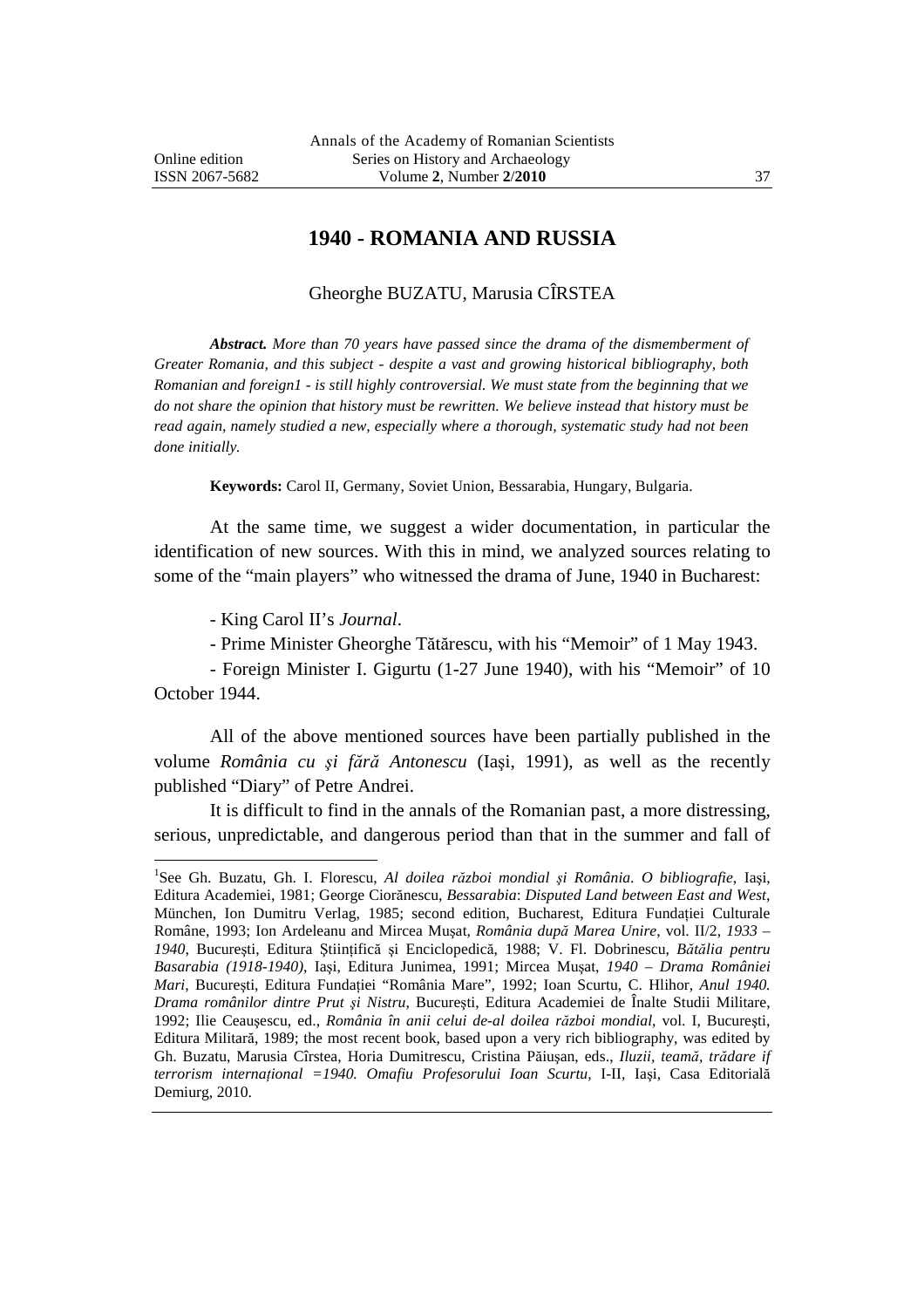1940. At that time, Romania, like Poland during the late eighteenth century, found itself politically and diplomatically isolated, and consequently lacked any prompt and efficient support from the outside, tormented by inner conflicts and, moreover, threatened from every side by great dangers, disputed by the Great Powers (the USSR and Germany), Romania became a patient on an surgery table, and despite all its protests it was amputated without hesitation. Thus, in less than three months, the Greater Romania of 1918 collapsed, losing one third of its territory and population; about 100,000 km and 7 million inhabitants, the majority of them Romanians. The last two cabinets of Carol's regime (Gheorghe Tătărescu, 11 May - 3 July 1940, and I. Gigurtu, 4 July - September, 1940) tried to avoid these great territorial losses by renouncing previous international obligations (the annulment of the English-French protection guarantee of April 1939 and cooperating with the Nazi Third Reich. But Berlin wanted Romania to accept the claims it imposed. King Carol II, keenly interested in maintaining his regime, under the circumstances, therefore, recommended the "reconciliation" of all internal political forces. Thus, negotiations began with representatives of the Iron Guard. After 22 June 1940 he replaced the *National Renaissance Front*, and Guardists were accepted in the government on 4 July, led by Horia Sima. Leaders of other political groups were involved in the decision to give up the territories of Bessarabia, Northern Bucovina, Northwestern Transylvania, and the Quadrilater all claiming the necessity to save the state and the Romanian people. Their options were clearly expressed at the Crown Council summoned by Carol II on 27 June and 29 - 30 August 1940. During these meetings, some political leaders, such as Nicolae Iorga and Iuliu Maniu opposed this viewpoint.

After consultations with Hitler, in the spirit of the Molotov-Ribbentrop Pact (23 August 1939) the government of the USSR presented two ultimatum notes to Bucharest (26 - 27 June 1940), asking for the immediate surrender of Bessarabia and Northern Bucovina. Romania, under international pressure from all sides, yielded; thus, on 28 June 1940 the Romanian government communicated to Moscow that in order to avoid an armed conflict it was obliged to accept-the claims of the USSR, mentioning that they agreed to the evacuation of Bessarabia and Northern Bucovina, but not accepting their surrender. Such an attitude had the following consequences: the Soviet Union could not claim historical rights, in the future, over Romanian territories, as the Romanian government did not officially agree to the expansion of the Soviet Empire over Romanian lands.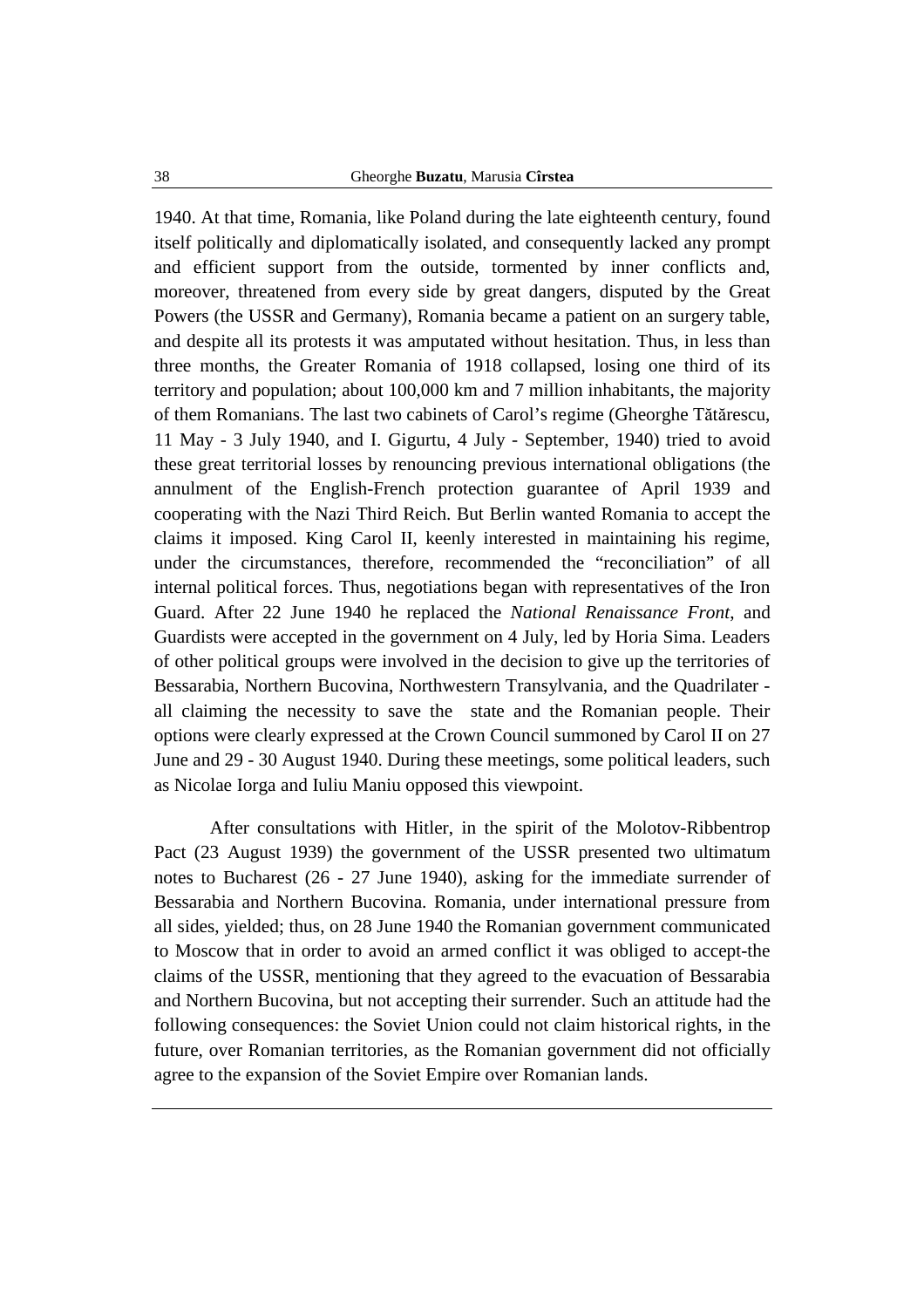The aggressive nature of the Soviet action was demonstrated by the threat of force, and the significant concentration of Soviet troops already camped on the east bank of the Dneister river. The Soviet ultimatum notes initiated the process of Greater Romania's total disintegration. As Moscow's claims had been accepted, how could the revisionist claims of Hungary and Bulgaria, both supported by Germany, Italy, and the Soviet Union be denied? Consequently, the Bucharest government was forced to begin negotiations with Sofia and Budapest. The negotiations with Bulgaria concerning the Quadrilateral (Southern Dobroudja) took place in Craiova, while those with Hungary at Turnu Severin. The latter ones failed because of the exaggerated demands of Horthyist Hungary over Transylvania, so that finally Germany and Italy assumed the position of arbitrators, though neither of the sides requested it. Joachim von Ribbentrop and Galeazzo Ciano, the foreign ministers of Germany and Italy, called the representatives of the Bucharest and Budapest governments to Vienna, where, on 30 August 1940, they forced the signing of a document (officially called the Vienna Award, but, in fact, a Diktat), according to which Romania was forced to cede to Hungary the Northwestern part of Transylvania, namely 42,243 sq. km., with approximately 2.6 million inhabitants".

Under the circumstances, it is necessary to determine who bore the responsibility for this tragedy. First, in our opinion, there is only one cause for Romania's evolution during World War II: the decision of the Bucharest government of 27 June 1940, according to which Soviet claims to Bessarabia and Northern Bucovina<sup>1</sup> were accepted. Carol II and his government, led by Prime

<sup>&</sup>lt;sup>1</sup>Following the publication of the German Diplomatic Documents in the 1950's, it was revealed that I. V. Stalin and V. M. Molotov, when elaborated the ultimatum presented to Romania in June, 1940 (see Ministerstvo Innostranîh Del Rossiiskoi Federaţii, Arhiv Vneşnei politiki SSSR, Moskva, fund 125 Romania), initially sought *all of Bucovina*, in addition to Bessarabia, but the Kremlin did not dare take any action without the consent of Berlin. V. M. Molotov informed his Nazi counterpart Joachim von Ribbentrop of Soviet intentions and the latter then informed Adolf Hitler. The Fuhrer's reaction was violent when he saw Bucovina on the list of Soviet demands. He accused Stalin, with good reason, of violating the secret protocol of the Molotov-Ribbentrop Pact of 23 August 1939 as Bucovina had never appeared on the list of territories accepted by Berlin as being within the Soviet sphere of influence. Consequently, after an intense correspondence between Berlin and Moscow, the Soviets limited their claims over Romania, communicating to the Romanian minister in Moscow, Gheorghe Davidescu, in the first ultimatum of 26 June 1940 that Moscow insisted that Bessarabia and Northern Bucovina be handed over to the Soviets (see Hermann Weber, *Die Bukovina im Zweiten Weltkrieg,* Hamburg, 1972, pp. 11-16 and Ilie Ceauşescu, ed., *România în anii celui de-al doilea război mondial*, vol. I, pp. 266-268.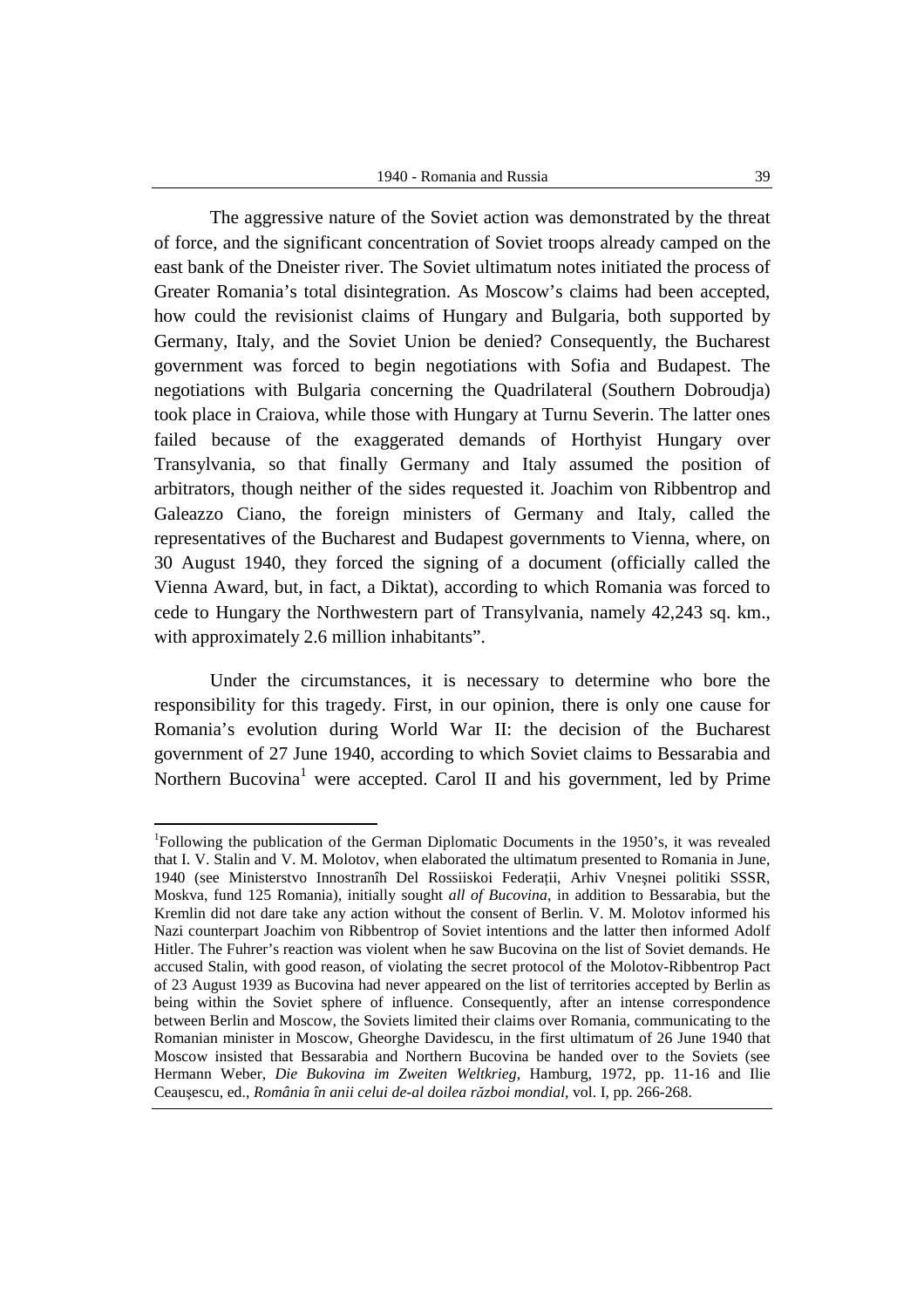Minister Gheorghe Tătărescu, tried to share the responsibility for this decision: this is why two Crown Councils were summoned on 27 June 1940. The first at 12:20 (to discuss the first Soviet ultimatum) the second at 21:00 (to examine the reactions after presenting the same ultimatum). According to a fundamental source (King Carol's *Diary*), covering the period between  $1937-1951<sup>1</sup>$  we shall point out, in what follows, the responsibilities of the political personalities of the time that took part in the two Councils (especially the last one):

The King notes in his *Journal* that 27 ministers took part in the first Crown Council:

- G. G. Mironescu (against acceptance of the ultimatum)
- N. Iorga (against)
- C. Angelescu (against)
- C. Argetoianu (for the acceptance of the ultimatum)
- Ernest Balif (for)
- Victor Iamandi (against)

Victor Antonescu (against)

- Ştefan Ciobanu (against)
- Silviu Dragomir (against)
- Traian Pop (against)
- I. Gigurtu (discussions with the Russians)
- I. Christu (for)
- H. Hortolomei (against)
- Mircea Cancicov (for)
- Victor Slăvescu (discussions)
- General I. Ilcuş (for)
- C. C. Giurescu (discussions)
- Aurelian Bentoiu (for)
- Radu Portocală (discussions)
- M. Ghelmegeanu (for)

<sup>1</sup> For published fragments from Carol II's *Diary* see Gh. Buzatu, *România cu şi fără Antonescu*, Iaşi, Editura Moldova, 1991, p. 36 ff. This document was used by Paul Hohenzollern (see *King Carol II. A Life of My Grandfather*, London, Methuen, 1988 or, in Romanian, *Carol al II-lea, Rege al României*, translated by Ileana Vulpescu, Bucureşti, Editura Holding Reporter, 1991). Finally, Marcel-D. Ciucă published an integral edition of the *Diary* (see Carol al II-lea, Regele României*, Între datorie şi pasiune. Însemnări zilnice*, 6 vols., Bucureşti, 1995-2002).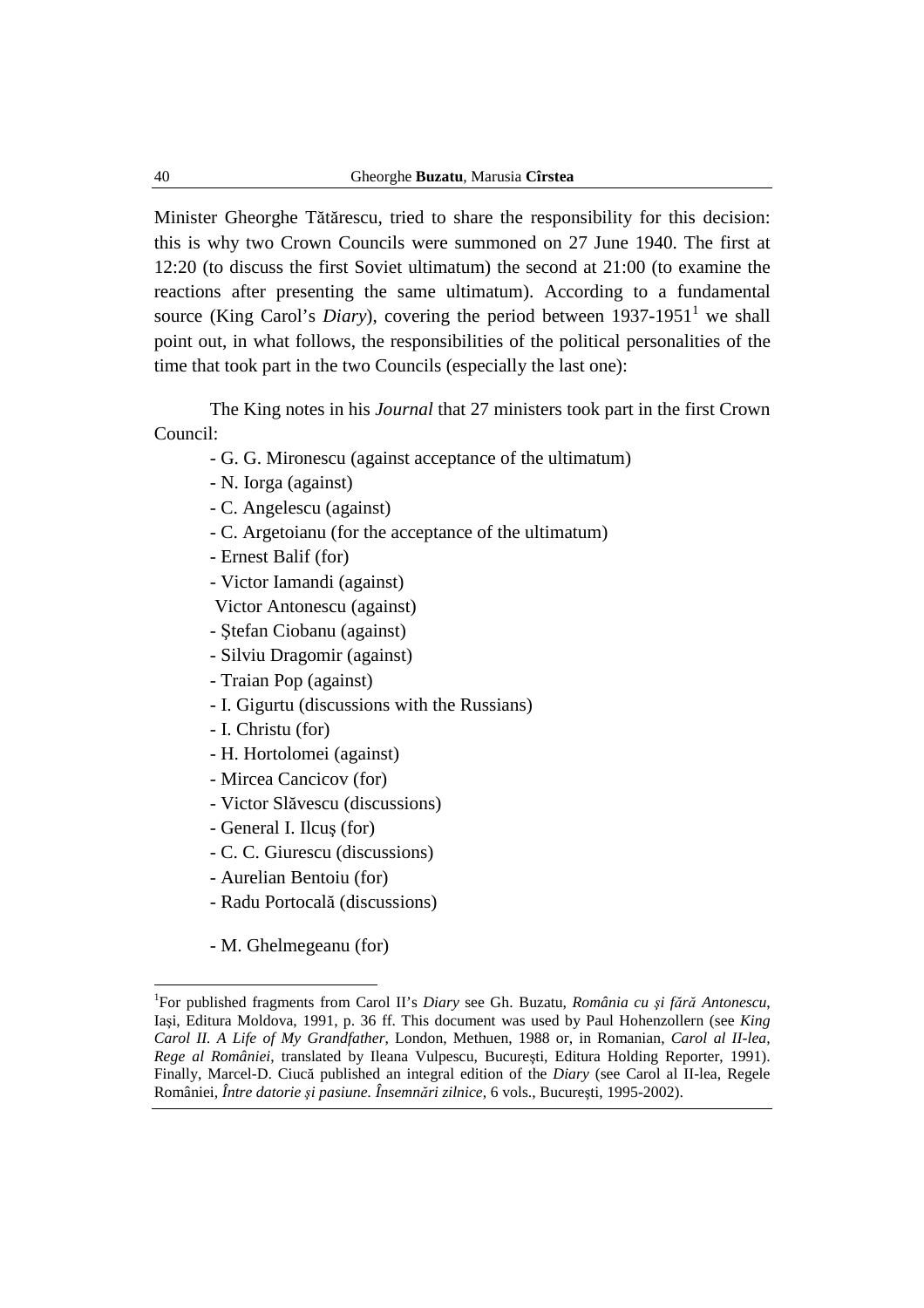- Mitiţă Constantinescu (for)
- Petre Andrei (against)
- I. Macovei (for)
- Gh. Tătărescu (abstention)
- M. Ralea (discussions)
- Ernest Urdăreanu (against)
- General Florea Ţenescu (for)

Summarizing the result of vote, he recorded: 11 votes *against*; 10 *for*; 5 for *discussions*; 1 *abstention*. The King's conclusion concerning the result is surprising: although the majority (11) pronounced *against*, the sovereign observed in a strange manner: "...The result of the vote was for receiving the ultimatum (?!)..." And then: "...From the beginning [of the meeting] there was observed a tendency toward yielding (?!)... "<sup>1</sup>. The King didn't specify what his attitude was; we can only guess that he was *opposed* to yielding or he was amazed by what happened, taking into consideration his conclusion: "I cannot say I was very happy leaving this Council"<sup>2</sup>. Carol's words were confirmed by another important witness, Petre Andrei, in his recently published *Diary*<sup>3</sup> Both witnesses were in the epicenter of events and affirmed that:

- at Urdăreanu's urging they decided on mobilization;
- they decided they had to try "to gain time from the Russians";

- depending on the course of events a new Crown Council had to be summoned<sup>4</sup>. They had to consider a possible change of government. Alexandru Vaida-Voievod was hinted at as a possible Prime Minister, and I. Inculet and I. Nistor were proposed as representatives of the threatened districts, and Constantin Argetoianu was considered as a possible Minister of Foreign Affairs (to replace I. Gigurtu)<sup>5</sup>. At the meeting on the evening of 27 June 1940 twenty-eight royal counsellors and Ministers were present; the only addition being the invitation of Alexandru VaidaVoievod<sup>6</sup>. The King presented the result of the vote whether to accept or reject the second Soviet ultimatum note:

- 19 for accepting the ultimatum.

<sup>1</sup>Gh. Buzatu, *România cu şi fără Antonescu*, p. 42.

<sup>2</sup> *Ibidem*.

<sup>3</sup> Cf. Petre Andrei, *Jurnal. Memorialistică. Corespondenţă*, Iaşi, Editura Graphix, 1993, pp. 89-91. 4 *Ibidem,* p. 90.

<sup>5</sup> Gh. Buzatu, *România cu şi fără Antonescu*, p. 43.

<sup>6</sup> *Ibidem,* pp. 43-44.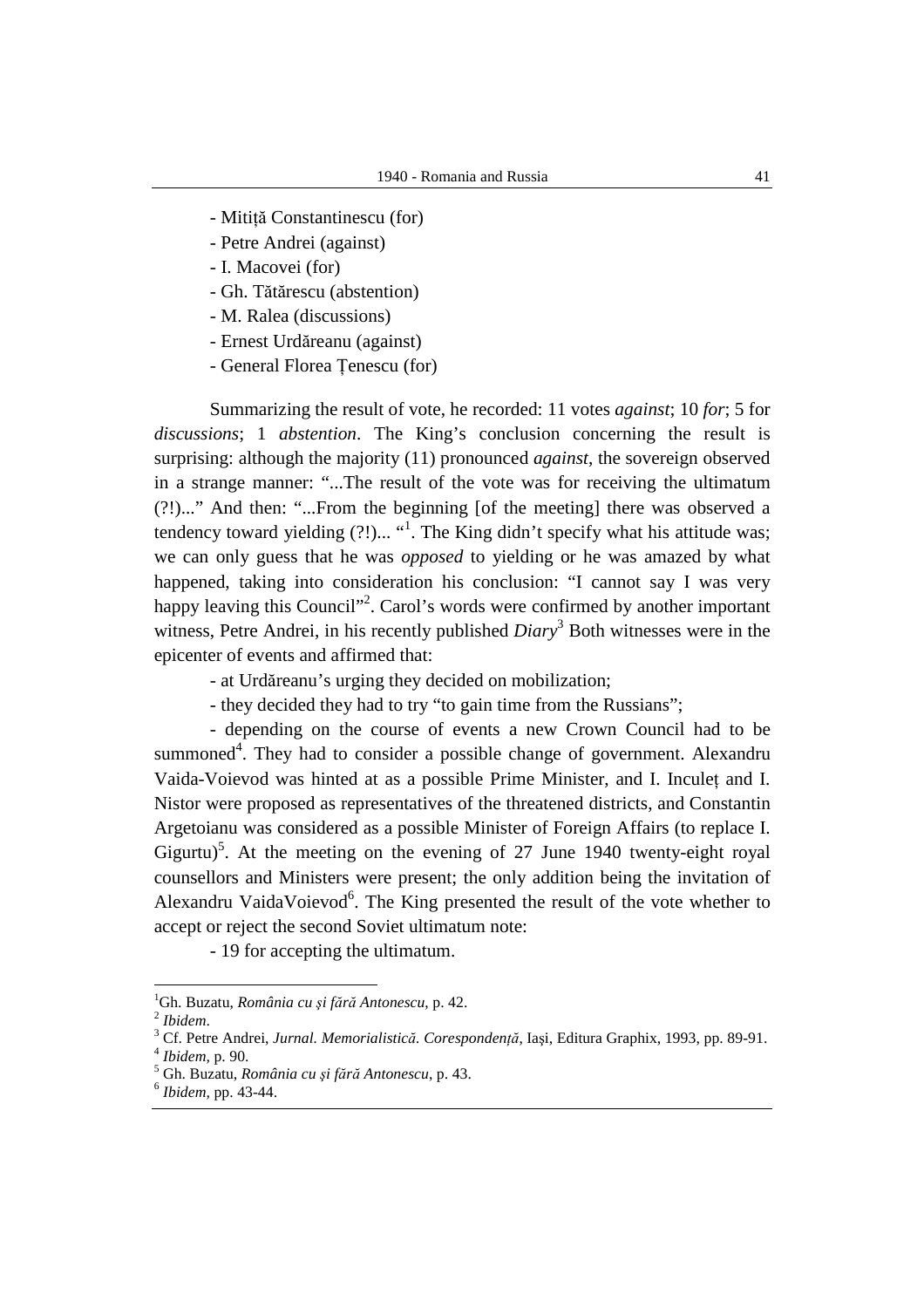- 6 against (Nicolae Iorga, Victor Iamandi, Silviu Dragomir, Traian Pop, Ştefan Ciobanu, and Ernest Urdăreanu):

- 1 abstention (Victor Antonescu).

- 2 votes for accepting the ultimatum (Gheorghe Tătărescu and Florea Ţenescu), which the King fails to mention.

The sovereign wrote in is journal: "I left [the Crown Council] sad and disgusted; all those who were playing the heroes at noon had turned coward. Only six votes of the twenty-six present [again he ignores the position of the Prime Minister and the Chief of Staff]<sup>1</sup> were for resistance. Their names deserve to be written with letters of gold in the book of Romanian honor ... [their names follow]".

As to his own attitude, the King assures the possible reader of his *Diary*  [destined to remain secret for 25 years] that: "... I closed the Council with a short speech in which I said that it was the most painful day of my life [...]. I consider it a great mistake to yield without any resistance almost a quarter of the country, but I am overwhelmed by the opinion of the great majority of those whom I asked for advice. I left without shaking hands with anyone, deeply sad and convinced that the consequences of this decision will be very grave for the country...  $\mathbf{a}^3$ .

In the opinion of Petre Andrei the information presented by General Ţenescu and General Ilcuş was decisive in strengthening the belief that Romania *could not* resist an aggression by the Soviet Union, eventually combined with attacks by Hungary and Bulgaria<sup>4</sup>. As for air power, the ratio between Romania and the Soviet Union was 0 to 5, and a comparison of infantry forces showed that Romania had 40 divisions as compared to 141 divisions (the Soviet Union, Hungary; and Bulgaria combined). Everything had to lead (and led) to the conclusion that Romania *had no other choice but to yield to the Kremlin's*  demands<sup>5</sup>.

<sup>&</sup>lt;sup>1</sup>*Ibidem*. See also the memoirs of Gheorghe Tătărescu - his declaration of 1 May 1943 (Poiana-Gorj) - about the position expressed by himself and Florea Ţenescu (*ibidem,* p. 93-94, details in what follows).

<sup>2</sup> *Ibidem,* p. 43.

<sup>3</sup> *Ibidem*, p. 44.

<sup>4</sup> Petre Andrei, *op.cit*, p. 92.

<sup>5</sup> *Ibidem*.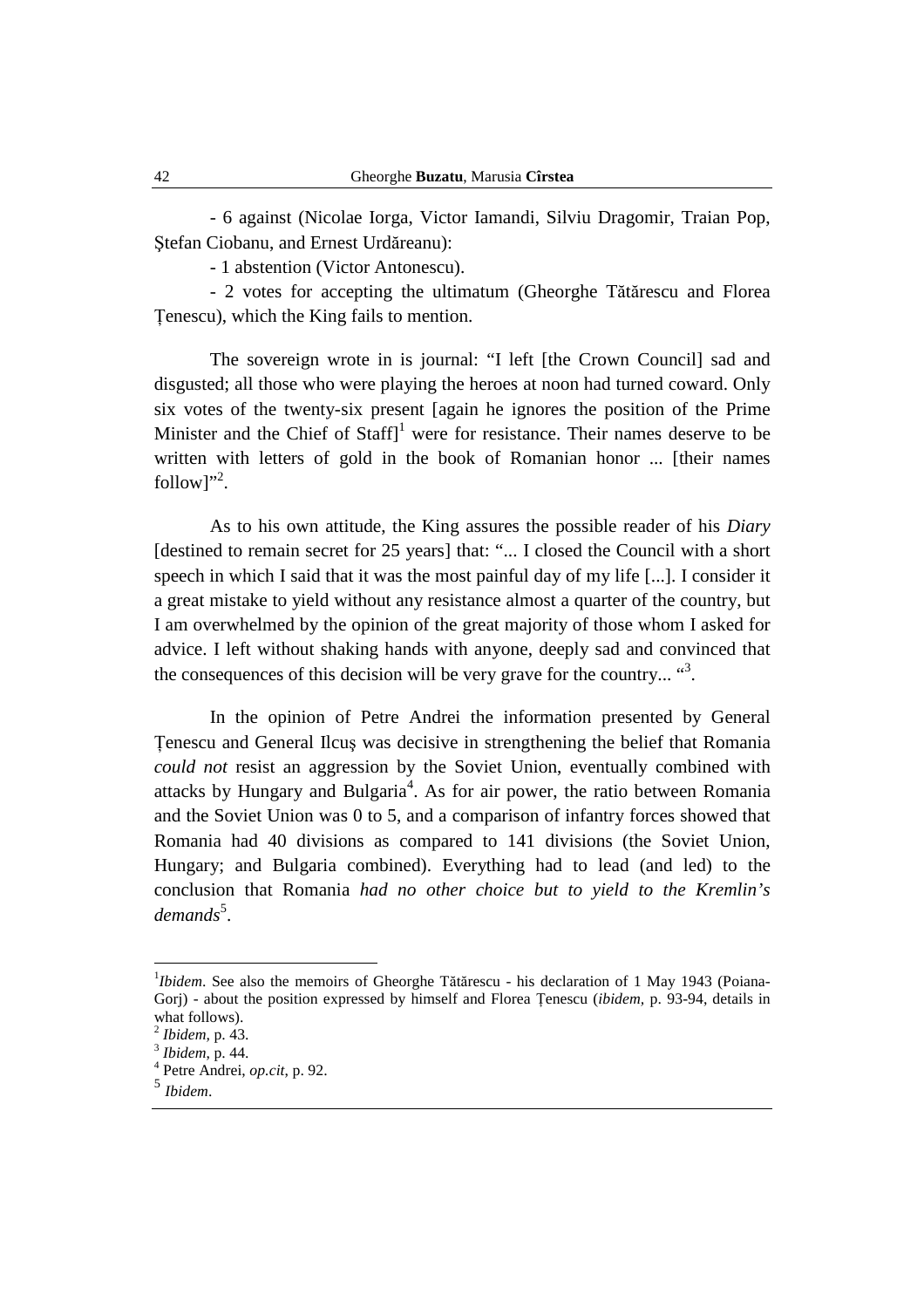Today, after more than half a century, we can seriously ask:

1) Was it not possible *to reject* the Soviet ultimatum notes?

2) Were the participants in the Crown Council, on the shoulders of whom King Carol [in his *Journal*] laid the responsibility for the loss of Bessarabia and Northern Bucovina, not misinformed, in a premeditated manner, to limit their options? And if so, under what circumstances, by whom, and why?

The first aspect to be underlined is that in June 1940 not all political and military forces in Bucharest, nor national public opinion, shared the point of view that accepting the Soviet ultimatum was the only solution. We need only mention the opinions expressed by Nicolae Iorga and others at the Crown Council who opposed accepting the Soviet ultimatum. We can also mention the strident protest, accompanied by thousands of signatures, delivered at the joint meeting of the Foreign Affairs Committees of the Chamber of Deputies and the Senate by Ştefan Ciobanu on 2 July 1940. On the same occasion, a memorial signed by Nicolae Iorga, Iuliu Maniu, C. I. C. Brătianu, Virgil Madgearu, C. Anghelescu, Stelian Popescu and others protesting the decision of the Crown Council was also presented<sup>1</sup>. On 1 July 1940 General Ion Antonescu was received in audience by King Carol II; delivering to him a protest against yielding the territories<sup>2</sup>; this document was followed by an open letter from the General to the King that, as is known, led the monarch to order its author to be arrested. In this letter Antonescu complained: "The people and the army were disarmed without a fight. Their demoralization knows no limits. Their lack of trust in their leaders is complete. Their hatred of the guilty persons from the past is growing each day... "<sup>3</sup>. And, in conclusion, the future leader of the Romanian state declared that the damage done could not be repaired who were responsible for it as they only would make matters worse. There was only one solution: "Both the system and the people must be changed"<sup>4</sup>.

 $1$ On the chronology of the events of 1940 see the synthesis of the Romanian Ministry of Foreign Affairs (Hoover Instititution Archives, Stanford University, Palo Alto, California, USA, Collection D. G. Popescu, Box 3, *The Circumstances of the Great Territorial Loss Suffered by Romania and their Consequences*.

 $\overline{2}$  Ioan Scurtu, ed., *Pe marginea prăpastiei*, *21-23 Ianuarie 1941*, vol. I, second edition, Bucureşti, Editura Scripta, 1992, pp. 51-56.

<sup>3</sup> *Ibidem*, pp. 57-58.

<sup>4</sup> *Ibidem*, p.58.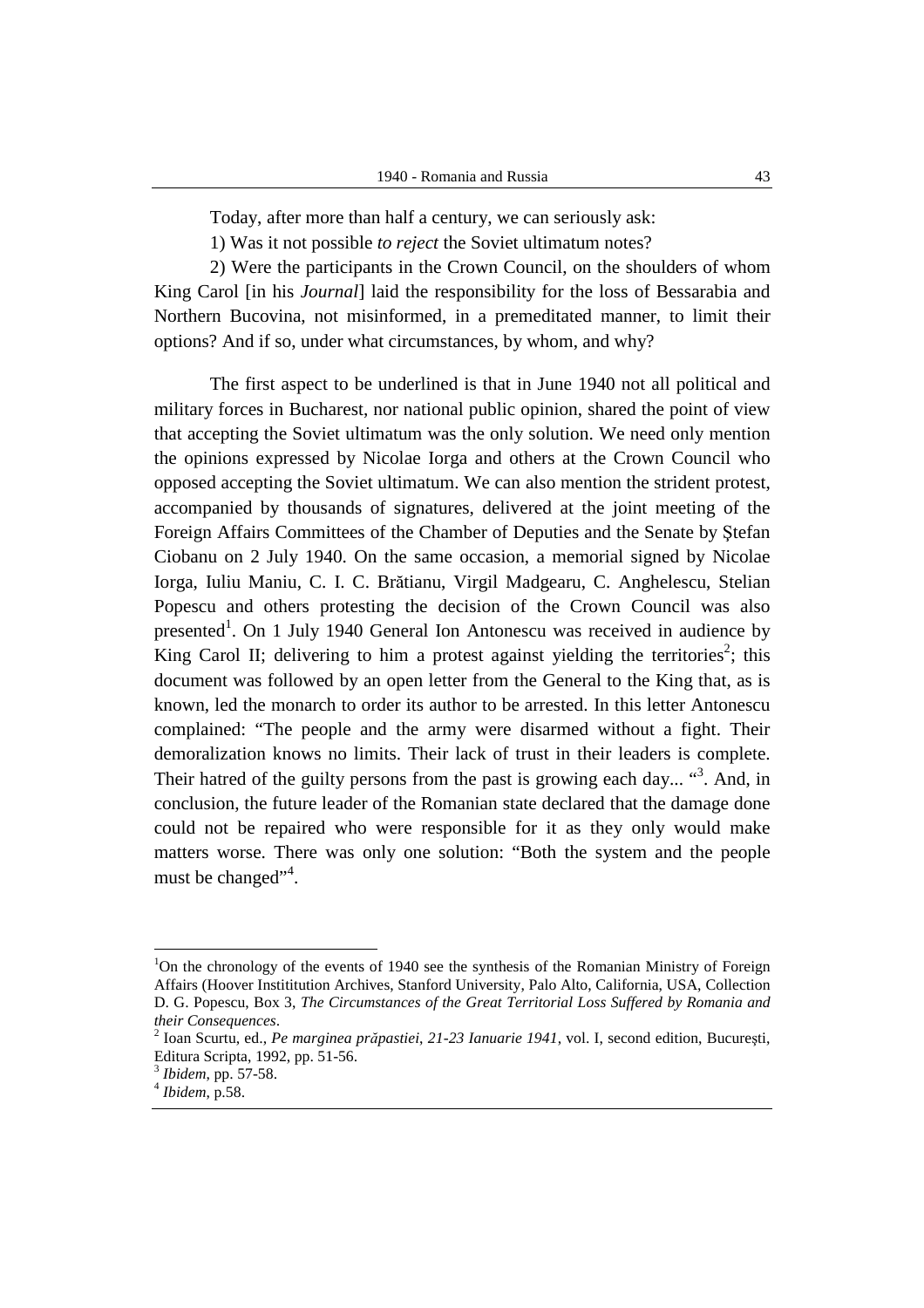The second aspect that must be considered when trying to answer the question is how accurate was the information presented in the Crown Council on 27 June 1940 by the most well-informed participants, Prime Minister Gheorghe Tătărescu, General Florea Ţenescu, Chief of the General Staff, and General I. Ilcuş, Minister of War?

The military leaders, according to Gheorghe Tătărescu's account of the events, dated 1 May 1943, presented their information "in sober phrases, expressing a common view point: if necessary, the army will fight, but in a disproportion of forces that leaves no doubt about the outcome of the conflict" Less than three years after the events, Tătărescu would claim that General Ţenescu had been the most eloquent: "A complete and, at the same time, impressive explanation of the situation was presented by the Chief of Staff, General Ţenescu, who, after declaring that the army would do its duty; insisted upon the inequality of forces that it would face. He pointed out the military capacity, training, and equipment of the Soviet Army, and he drew the conclusion that our army could resist it for a time, retreating to the Siret, but only if it would be supported by a powerful allied army, resulting from the organization of a political battle front that would result in the creation of a new military battle front. Without this support; the Chief of Staff believed that we must accept the ultimatum so we would not be forced to yield more tomorrow than they ask for today"<sup>2</sup>. From the diary of Petre Andrei we also know that General Țenescu presented certain statistics to the Crown Council on the evening of 27 June  $1940<sup>3</sup>$ . To force an opinion favorable to accepting Moscow's demands, the statement by the Chief of Staff that Romania could not place more than 40 divisions against the 140 divisions of the possible enemies (the Soviet Union, Hungary, and Bulgaria) was critical. Of these 140 divisions, the Soviets had at their disposal: 100 infantry divisions, 20 infantry brigades, 7 motorized divisions, and paratroopers<sup>4</sup>.

This is the appropriate place to stop and ask - were these estimates *realistic*?

<sup>1</sup> Cf. Gh. Buzatu, *România cu şi fără Antonescu*, p. 93.

<sup>2</sup> *Ibidem*, p. 93.

<sup>3</sup> Petre Andrei, *op. cit*., p. 92.

<sup>4</sup> *Ibidem.*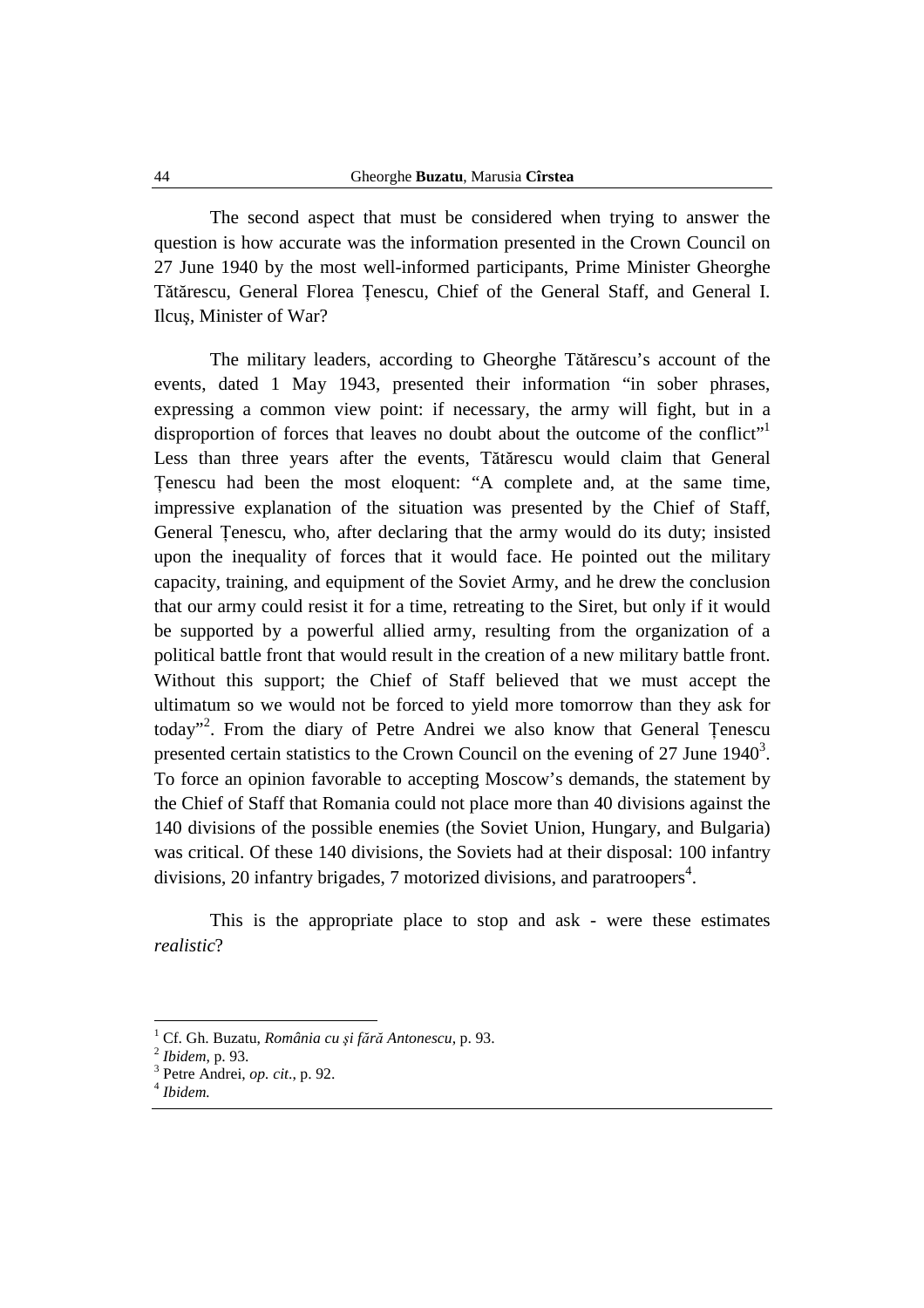In the last few years historians in Chişinău have uncovered some very important documents related to this problem. Among these are:

- *The Note-Report* of 18 July 1940 (Moscow) signed by Major General V. Melikov, professor at the Academy of the General Staff of the Red Army, appointed by Marshal S.F. Timosenko; the Soviet Minister of Defense, to inspect how the troops on the southern battle front under the command of General G. K. Jukov, had fulfilled their mission during the months of June and July 1940 as planned by the Soviet *Stavka* with regard to the ultimatum notes presented to  $Romania<sup>1</sup>$ 

- The *Report* on the actions of the southern battle front troops in liberating (sic)! Bessarabia and Northern Bucovina during June and July, 1940, submitted by General Jukov and his subordinates<sup>2</sup>.

- A *Note* concerning the situation of the southern battle front on 2 July  $1940^3$ .

The above-mentioned documents include information we believe to be *essential* for the elucidation of certain problems. For example, the number of forces mobilized by the Soviets, their overall strength; aims, means, and areas of operations, etc. On the basis of recently discovered Soviet documents we can deduce the following:

- Moscow's decision to act against Romania was taken in the first part of June, 1940<sup>4</sup> (When England and France were occupied with he *Wehrmacht* assault in the west, and Hitler fully occupied with the final stages of the operation launched on 10 May 1940).

- Moscow initially planned' the operation for the so-called liberation (in fact, occupation) of all of Bucovina, not taking into consideration Hitler's reaction concerning respecting the secret protocol of the 23 August 1939 Molotov-Ribbentrop Pact.

- The operation was in the charge of the southern battle front, under the command of General Jukov, with its bases of operation in the special military

<sup>&</sup>lt;sup>1</sup>The Molotov-Ribbentrop Pact and its Consequences for Bessarabia. Documents, Chișinău, Universitas, 1991.

<sup>2</sup> *Ibidem,* pp. 35-81.

<sup>3</sup> *Ibidem,* p. 81.

<sup>&</sup>lt;sup>4</sup> The first order for troop concentrations on the east bank of the Dneister was issued on 10 April 1940 (*ibidem*, p. 66 – General Jukov's report).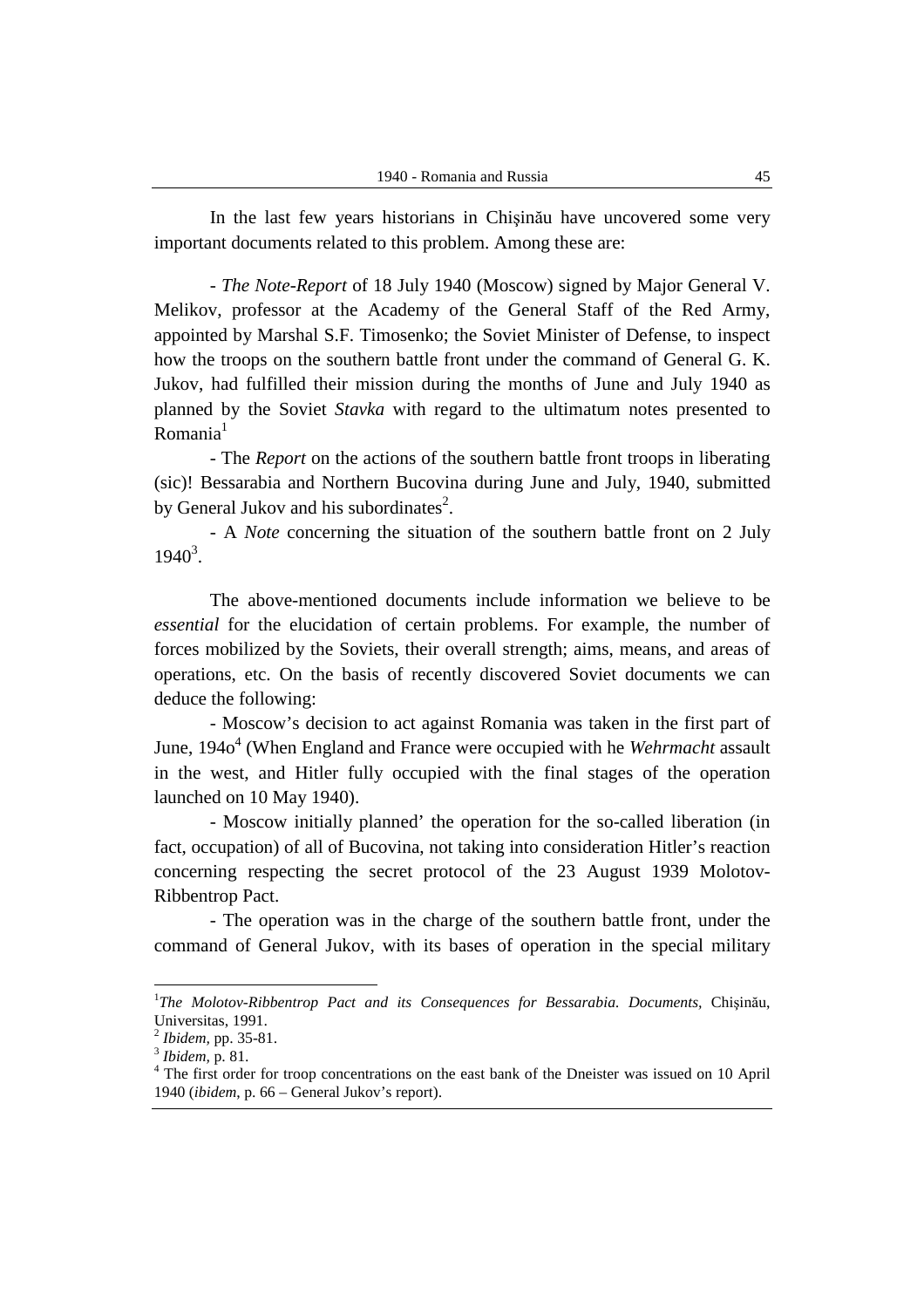region of Kiev and the military region of Odessa, uniting three armies, the  $5<sup>th</sup>$ , the  $9<sup>th</sup>$ , and the  $12<sup>th</sup>$ .

- The final stage of training of the  $9<sup>th</sup>$  and  $12<sup>th</sup>$  armies was limited to the period 11 - 27 June 1940, so that on 24 they had to be concentrated and on 28 June in the early morning to be prepared for "crossing the state frontier".

- At the level of the Headquarters of the southern battle front two variants of the operation plan were drawn up: the first, on 17 June 1940 (presented to the Stavka on 22 June 1940!), and the second variant, later, both taking into consideration two possibilities: the accepting or rejecting of Soviet claims by Romania<sup>2</sup>.

- The *Note-Report* signed by General Melikov mentions these two variants of action by the southern battle front. Both of them contradict General Ţenescu's assertions made before the Crown Council on 27 June 1940, that if Romania risks war with the USSR, the Red Army would overstep the Prut and even the Siret. First of all, General-Ţenescu had to be well-informed by Department II of the General Staff [Military Intelligence] about Moscow's intentions; secondly, he had to assume that if Stalin overstepped the Prut it would mean a violation of the secret protocol of 23 August 1939 that Hitler would not allow. Evidenced by the fact that he refused to permit the Soviets to occupy southern Bucovina. On the other-hand, Melikov's *Note-Report* confirms that, in case Romania refused to yield Bessarabia and Northern Bucovina, Soviet troops were prepared to launch an invasion with the Prut river as the western limit of the operation: "If the government of Romania to withdraw from Northern Bucovina and Bessarabia voluntarily, and retreat with its troops across the Prut river", Melikov concluded that the Red Armies, through a rapid offensive along the Dneister line would be compelled to liberate by force Bessarabia and Northern Bucovina<sup>3</sup>. In such an event the Soviets had to deliver - according to Jukov - a concentrated blow with the  $12<sup>th</sup>$  Army along the Prut river in the direction of Iași, and with the 9<sup>th</sup> army, south of Chişinău, in the direction of Huşi. The second variant, also considered by Melikov, had in view "solving the problem in a peaceful manner" (that is Bucharest yielding to Moscow's demands), which would only require the "rapid

<sup>1</sup> *Ibidem,* p. 56.

<sup>2</sup> *Ibidem*, p. 60-61.

<sup>3</sup> *Ibidem,* p. 26.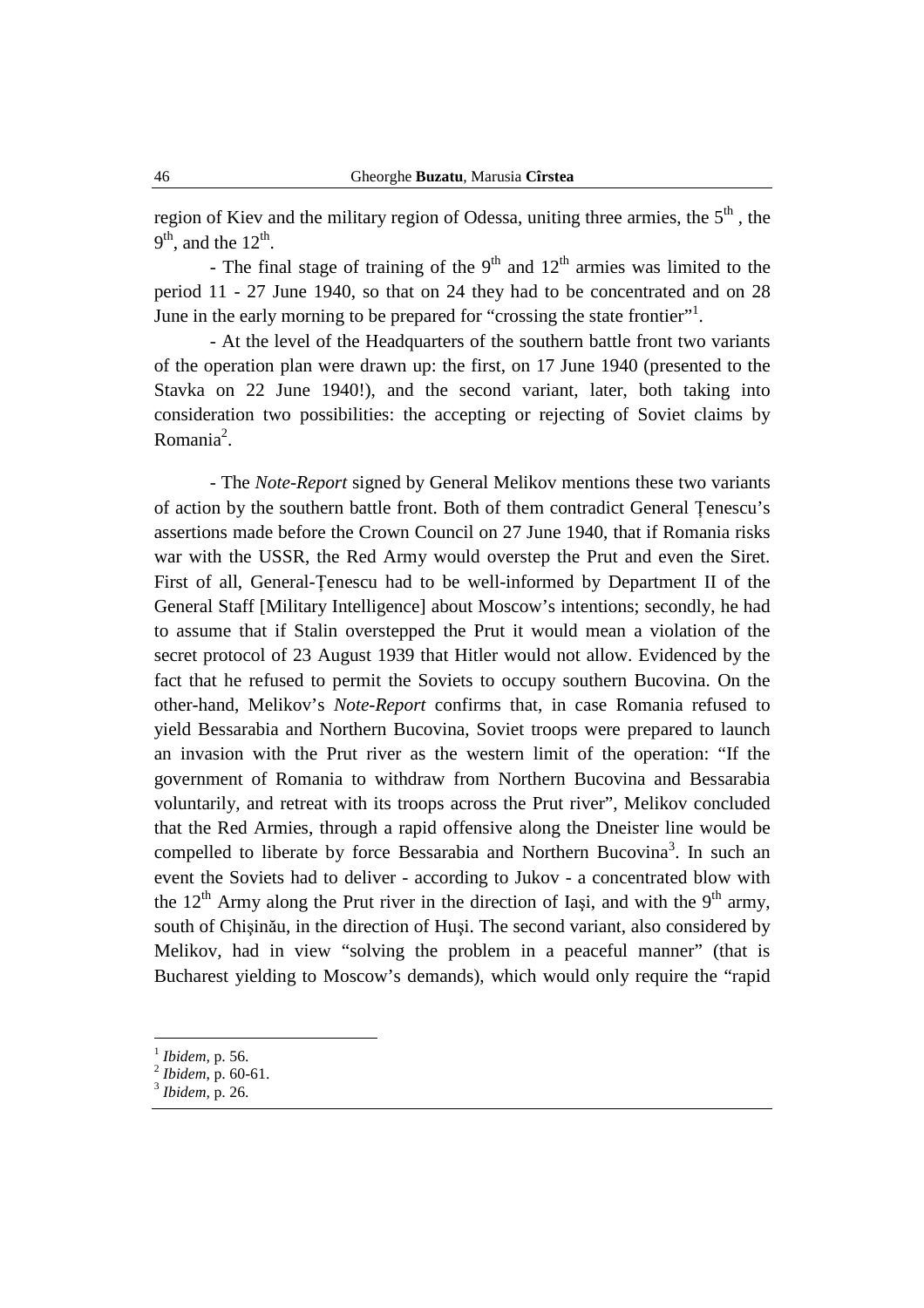advancement of part of the Soviet troops concentrated along the Dneister into Bessarabia and Northern Bucovina, taking up new lines along the Prut"<sup>1</sup>.

During the discussions in the two Crown Councils held on 27 June 1940 the risk of an armed attack by the Soviet Union if they refused Molotov's first ultimatum note was considered. The Soviet threat should have been an argument not for yielding, but on the contrary, for opposing Moscow's aggression, something possible in two circumstances:

- if a prompt reaction came from a state supported by a strong, healthy army, not undermined by serious internal conflict and enjoying external peace;

- if the reaction represented *the last alternative* on the part of a state threatened by serious conflicts and lacking international support (as was Romania in June 1940) that decided to resist at any cost when faced with pressure and blackmail from the communist enemy in the east, not relying on a favorable evolution of general hostilities for resolving the problem of Bessarabia and Northern Bucovina, but opposing the Red Empire the only way it understood, by war, at all costs.

In this regard, we cannot ignore the problem of the Soviet troops number and quality, particularly the troops designated for the operations in Bessarabia and Northern Bucovina. From archival research, the military capabilities of Romania in the summer of 1940 are clearly known: it could not rely on more than 40 divisions, out of which, to defend the northeastern frontier 20 units were necessary (16 infantry divisions, 2 cavalry divisions etc.); and, at most, 2-3 divisions of infantry from the reserves of the General Staff<sup>2</sup>. At the meeting of the Crown Council on the evening of 27 June 1940, General Ţenescu referred to the existence of 40 divisions at his command. In exchange, he estimated the value of the united forces of the Soviet Union, Hungary, and Bulgaria at more than 140 divisions. Of course, these figures are exaggerated. First of all because there is no evidence of a plan of common action by those three states in the event that Romania would reject the Kremlin's ultimatum notes. Secondly, General Ţenescu; estimating the Soviet military forces separately, calculated 100 infantry divisions, 20 cavalry brigades, and 7 motorized divisions<sup>3</sup>. We suspect the

 1 *Ibidem*.

<sup>2</sup> Ilie Ceauşescu, ed., *România în anii celui de-al doilea război mondial,* vol. I, p. 260-261.

<sup>3</sup> Petre Andrei, *op. cit.*, p. 92.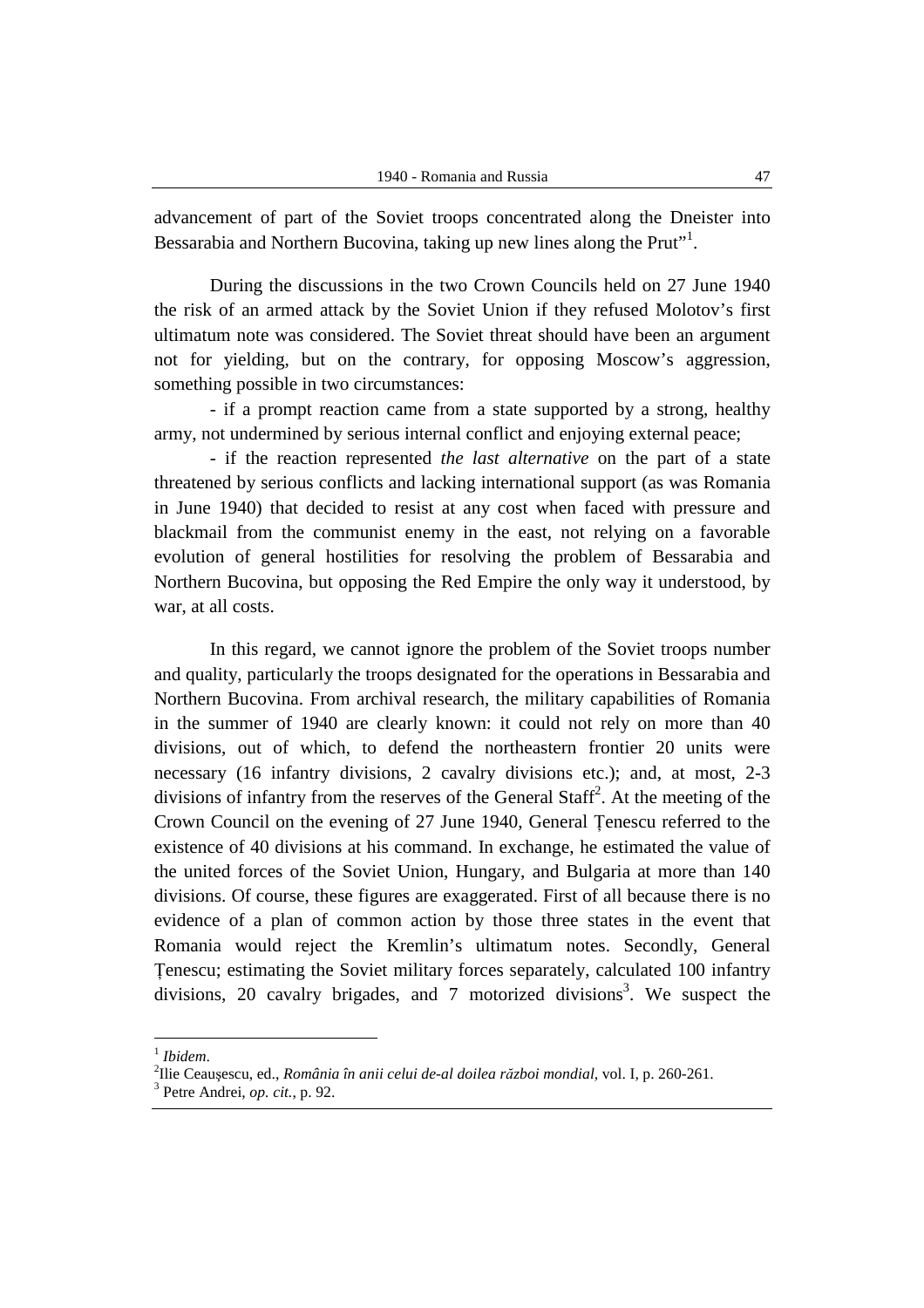Romanian General deliberately misinformed the participants in the meeting of the Crown Council. It is necessary to compare the figures given by General Ţenescu with real statistics, drawn from two important sources on opposing sides (for the sake of objectivity).

1) The study prepared by Department II of the Romanian General Staff, entitled *The Occupation of Bessarabia and Northern Bucovina by Soviet Troops*.

On 25 June 1940, taking into consideration the estimates provided by Department II of the General Staff, the most authorized source of military information available to the Bucharest government, and whose information General Ţenescu, as Chief of Staff, had regularly at his disposal, estimated Soviet forces concentrated along the Romanian frontier to be as follows:

- Along the first battle line, 7 bodies of troops (18-20 infantry divisions), 5 independent cavalry divisions, and 4 motorized brigades.

- Along the second battle line, 5-7 bodies of troops (17-20 infantry divisions), 2 bodies of cavalry (5 cavalry divisions), and 3 mechanized brigades.

Thus, in total:

- 12-14 bodies of troops (35-40 infantry divisions), 2 bodies of cavalry (7 cavalry divisions), 5 independent cavalry divisions, and 7 mechanized brigades<sup>1</sup>.

Within 8-15 days following the outbreak of hostilities the Soviets could bring into the area approximately 10-15 additional divisions drawn from the general reserve<sup>2</sup>.

2) A Soviet report dated 2 July 1940 indicates the total forces on Jukov's southern battle front, including the troops introduced into Bessarabia and Northern Bucovina after 28 June  $1940^3$ .

*Southern Battle Front (Total Forces) Troops Introduced into Romania* 32 infantry divisions 11 infantry divisions

<sup>&</sup>lt;sup>1</sup> Cf. The Occupation of Bessarabia and Northern Bucovina by Soviet Troops, p. 16. This is prior to the events of June 1940. Before the ultimatum, the Romanian Secret Service estimated Soviet forces to be 40-50 infantry divisions, 12 cavalry divisions, 15 mechanised divisions, and 20 air force brigades (*ibidem,* p. 11).

<sup>2</sup> Cf. *The Molotov-Ribbentrop Pact*…, p. 81.

<sup>3</sup> *Ibidem.*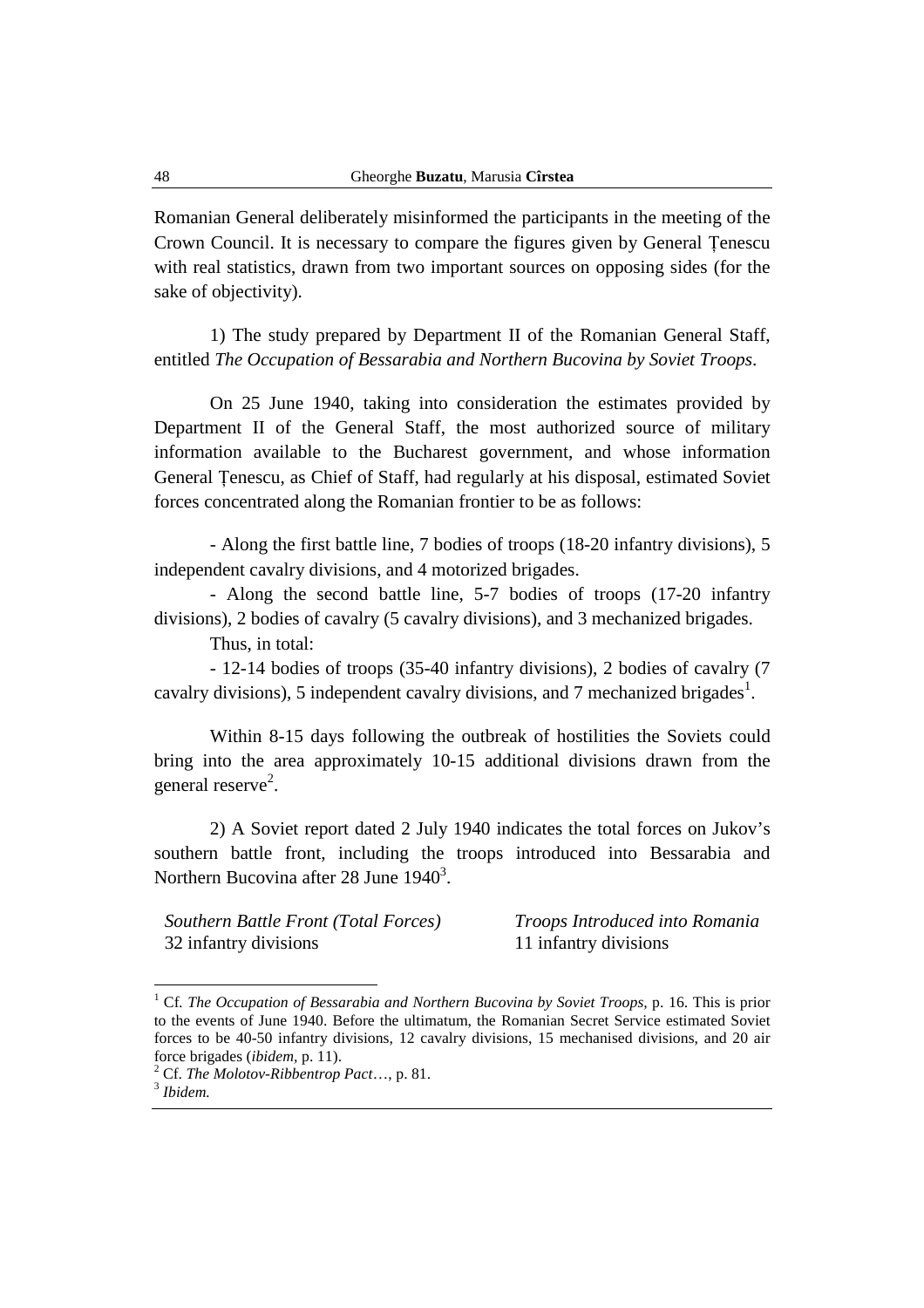| 2 motorized infantry divisions       | 1 motorized infantry division |
|--------------------------------------|-------------------------------|
| 6 cavalry divisions                  | 4 cavalry divisions           |
| 11 tank brigades                     | 5 tank brigades               |
| 3 air brigades                       | 2 air brigades                |
| 16 artillery regiments (from Jukov's | $\theta$                      |
| reserve)                             | $\Omega$                      |
| 14 artillery regiments               | $\Omega$                      |
| 4 artillery divisions                |                               |

A comparison of the sources demonstrates the quality of the estimates made by- the Romanian High Command (Department II) concerning the total military resources of the Soviet Union:

| <b>Romanian Estimates</b>       | <b>Actual Soviet Resources</b>  |
|---------------------------------|---------------------------------|
| 35-40 infantry divisions        | 34 infantry divisions           |
| 7 cavalry divisions             | 6 cavalry divisions             |
| 5 independent cavalry divisions | 0 independent cavalry divisions |
| 0 air brigades                  | 3 air brigades                  |
| 7 motorized brigades            | 7 motorized brigades            |
| 0 tanks brigades                | 11 tank brigades                |

In comparison with the effective units of the Red Army, the Romanian Army had at its disposal *at least 20 tactical units* (especially infantry and cavalry divisions) to protect its northeastern frontier, leading us to the conclusion that Soviet supremacy hardly exceeded 2:1. Thus, if Romania and the Soviet Union had come to a military confrontation over Bessarabia and Northern Bucovina in the summer of 1940, the disproportion of forces between the two potential belligerents would be *significant, but not decisive*. We do not neglect the fact that had hostilities broken out additional forces would have been brought into the area. The authorities in Bucharest, aware of the quality of their own troops, could not ignore the deficiencies of the enemy forces<sup>1</sup>, an encouraging fact for the Romanians in the event of a conflict with the Red Army. In this regard the conclusion of the previously mentioned report prepared by Department II of the Romanian General Staff (point 6) is significant: "The fighting capacity of the Soviet Army is diminished because of. material needs, under-training of its troops,

<sup>&</sup>lt;sup>1</sup>In his report Jukov insisted upon the severe shortcomings of the Soviet forces during the occupation of Bessarabia and Northern Bucovina.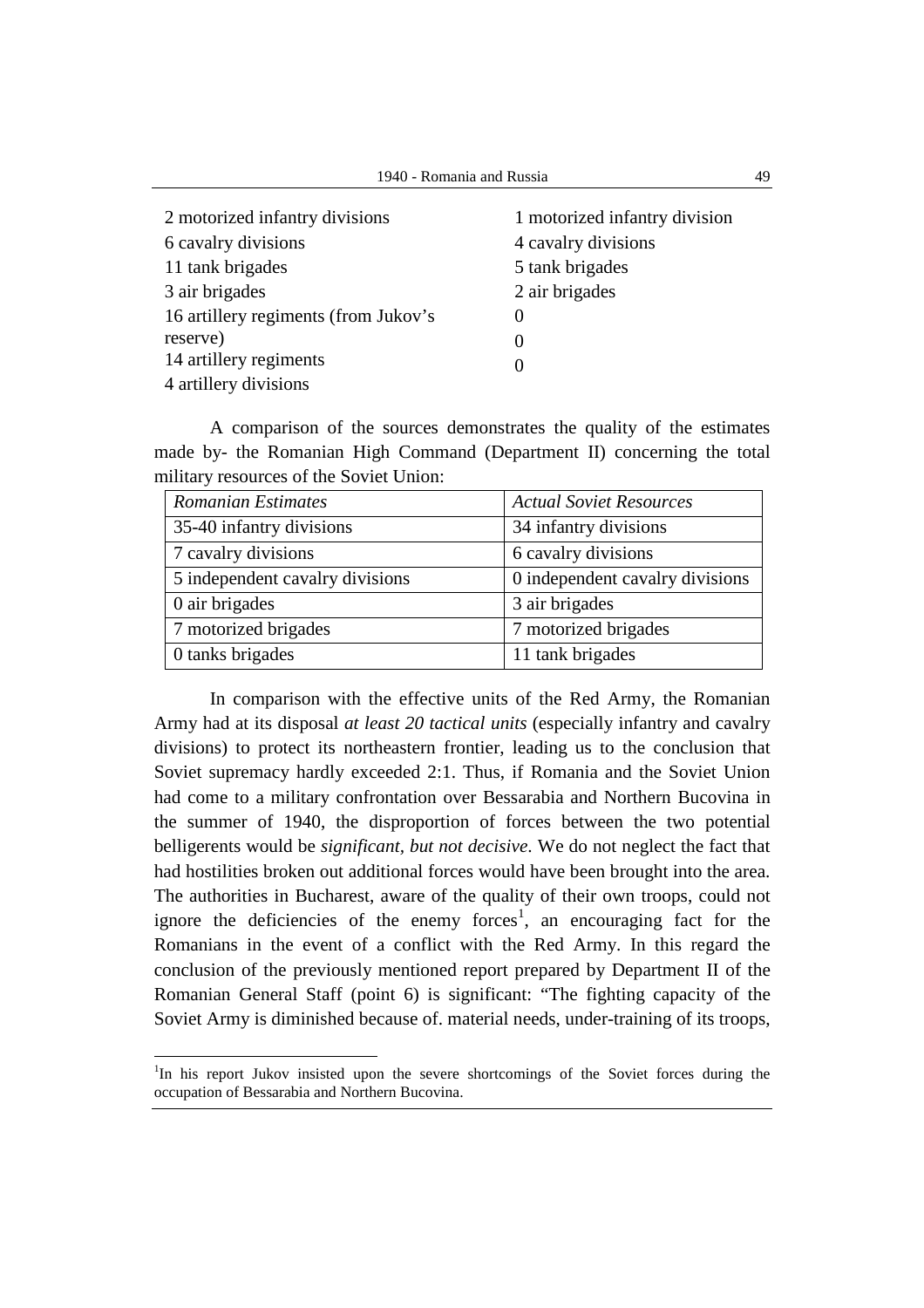and especially low morale. The [Soviet] Army is impressive only in its numerical strength, and rapid and decisive action will disorganize it from the very beginning possibly even leading to the collapse of the regime"<sup>1</sup>. Thus, the estimates given by General Tenescu at the meeting of the Crown Council on 27 June 1940 are wholly inaccurate, and the General possibly intentionally misinformed those present at the meeting, for, as we have seen, he had accurate estimations of Soviet strength at his disposal.

To find an adequate answer to the questions posed at the beginning of this study we must demonstrate the extent to which Romanian authorities were acquainted with Soviet military plans and preparations in 1940, and how well they understood the potential risk of unconditionally rejecting Molotov's ultimatum notes. We shall not insist too much upon this point for it has been the subject of several studies and monographs, as well as published memoirs such as Grigore Gafencu's well-known 1944 book<sup>2</sup> that referred to Soviet preparations (especially on a diplomatic level) in 1939-1940 to occupy Bessarabia. Moscow acted quickly - as in the case of Finland, the Baltic countries, and Poland - to transform the provisions of the secret protocol of the Molotov-Ribbentrop pact into reality. Thus, the leader of Soviet diplomacy began making preparations for an attack on Bessarabia already on 6 December 1939 $3$  when the Kremlin approached Berlin. Military preparations were not neglected, in this respect, Department II of the Romanian General Staff, together with other governmental agencies, continually gathered information about Soviet actions and intentions. To demonstrate this we shall use the previously mentioned report prepared by Department II, information that was *at hand* for some of those participating in the Crown Council on 27 June

<sup>&</sup>lt;sup>1</sup>The Occupation of Bessarabia and Northern Bucovina by Soviet Troops, p. 24.

<sup>2</sup> See Grigore Gafencu, *Preliminaires de guerre a l'Est. De l'accord de Moscou (21 aout 1939) aux hostilites en Russie (22 juin 1941),* Fribourg, W. Egloff, 1944, *passim*.

<sup>&</sup>lt;sup>3</sup> Alexandru Cretzianu, Secretary of State in the Foreign Affairs Ministry of Romania (1939-1941) affirmed in a conference in Paris in 1954 that the Romanian government had indications already at the end of 1939 that the Soviet Union was preparing to attack Bessarabia. In this regard, the Romanian ambassador to Riga (Latvia), Grigore Niculescu-Buzeşti reported on 4 November 1939 that, "during the negotiations over the Russian-Latvian Military Treaty, the leader of the Soviet delegation, Vice-Commisar Isakoff, stated that when the negotiations with Finland were finished a military action against Bessarabia will tke place, and important military forces are already concentrated at Harkov and Odessa for this purpose" (see Gh. Buzatu, *România cu şi fără Antonescu,* p. 61).The famous American journalist William Shirer also noted in his diary while he was in Berlin that "everybody in Moscow, including Stalin, imagines that the Red Army will be in Helsinki a week after the attack begins. They are so sure that they have even fixed the date of the attack for 6 December, but this was cancelled at the last "moment" (*ibidem*, p. 61-62).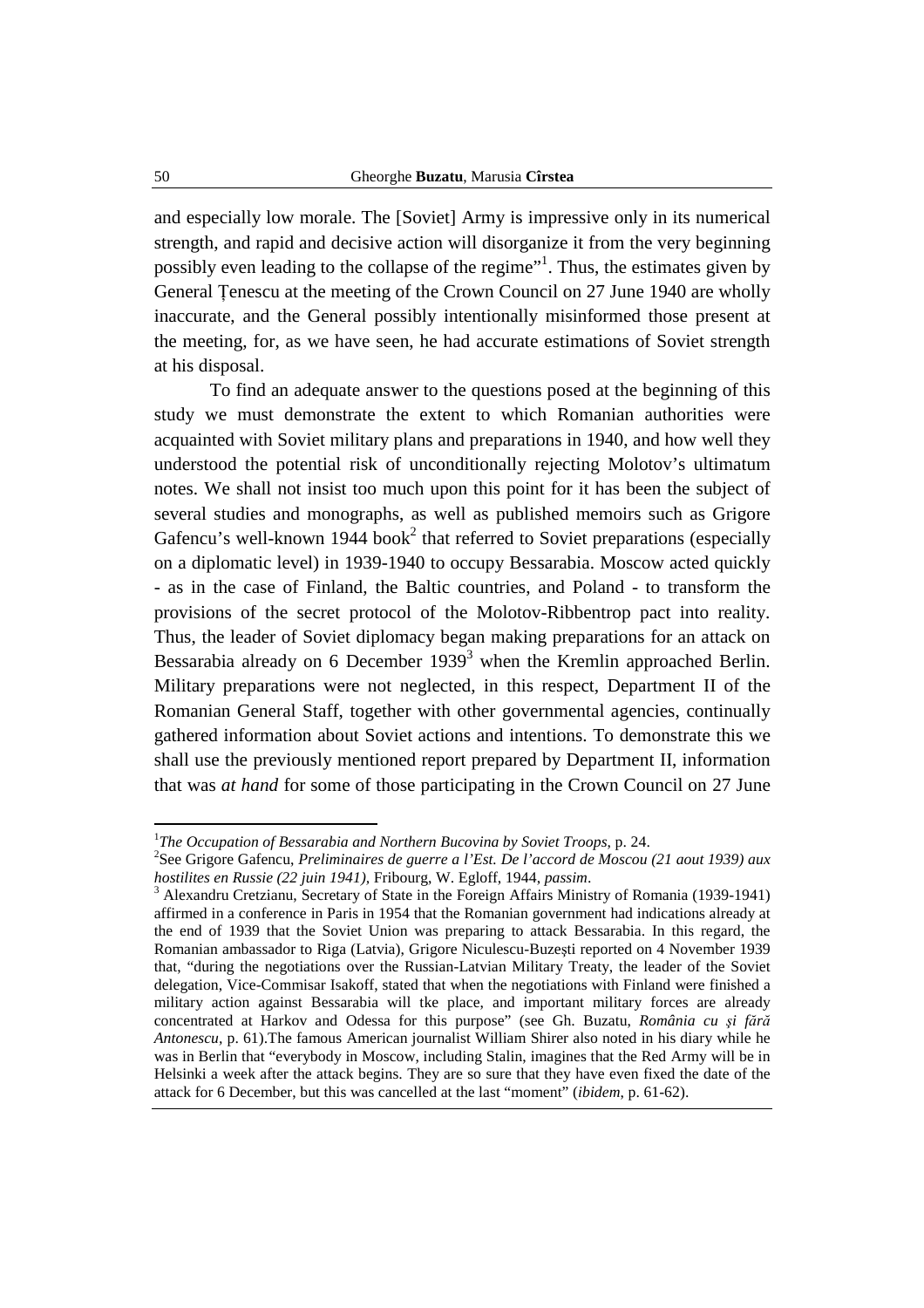(the king, the government, the army). On the basis of the information gathered by Department II the government in Bucharest knew about:

• the concentration of Soviet troops east of the Dneister during the first half of the year<sup>1</sup>.

• that after 1 April 1940 the troop concentrations became systematic in preparation for an armed action by the Soviet Union in southeastern Europe, something also confirmed by Soviet sources<sup>2</sup>.

• Communist propaganda began spreading rumors that Romania was preparing to attack the Soviet Union and that to prevent this the Kremlin will force (sic!) Romania to yield Bessarabia and Bucovina<sup>3</sup>.

• on 19 June 1940 Department II presented the report *Political and Strategic Considerations Concerning the Situation of Romania and the Surrender of France*, underlining the deterioration of the general situation in the country and that the Soviet Union will direct its actions against Romania. It proposed to defend Bessarabia and Bucovina, eventually carrying on the battle along the eastern Carpathians<sup>4</sup>. "The Soviet Union could benefit from the situation of Germany (with the majority of its troops in the west)," stressed Department II, and "pass to the offensive without announcing Berlin"<sup>5</sup>. The report of 19 June warned; "This intention [of the Soviet Union to occupy Bessarabia and Bucovina] must be considered as being quite probable and is in accord with all the information received recently by Department II of the General Staff"<sup>6</sup>.

Thus, the report prepared by Department II suggests that the presentation of the Soviet ultimatum at the end of June, 1940 did not come as a complete surprise to the Bucharest government<sup>7</sup>. What surprised them was the fact that reality was interfering, the confrontation of an unknown situation being disagreeable and full of aspects and consequences that could not, be perceived.

<sup>&</sup>lt;sup>1</sup>See *The Occupation of Bessarabia and Northern Bucovina by Soviet Troops*, p. 10.

<sup>2</sup> *Ibidem.* 3 *Ibidem.*

<sup>4</sup> *Ibidem,* p. 11.

<sup>5</sup> *Ibidem*, p. 11-12.

<sup>6</sup> *Ibidem*, p. 11.

<sup>7</sup> *Ibidem*, p. 12-13. On 23 May 1940 General Florea Ţenescu stated in his report that he already knew of the secret protocol attached to the German-Soviet Non-Aggression Pact: "The Russian-German Pact leaves open to Russia the possibility of atacking Bessarabia. It is past time that the government should decide if Bessarabia is to be defended or evacuated. In accordance with this decision plans for evacuation or defense must be prepared. This is matter of extreme curency" (see Mircea Muşat, Ion Ardeleanu, *România după Marea Unire*, vol.II/2, p.103).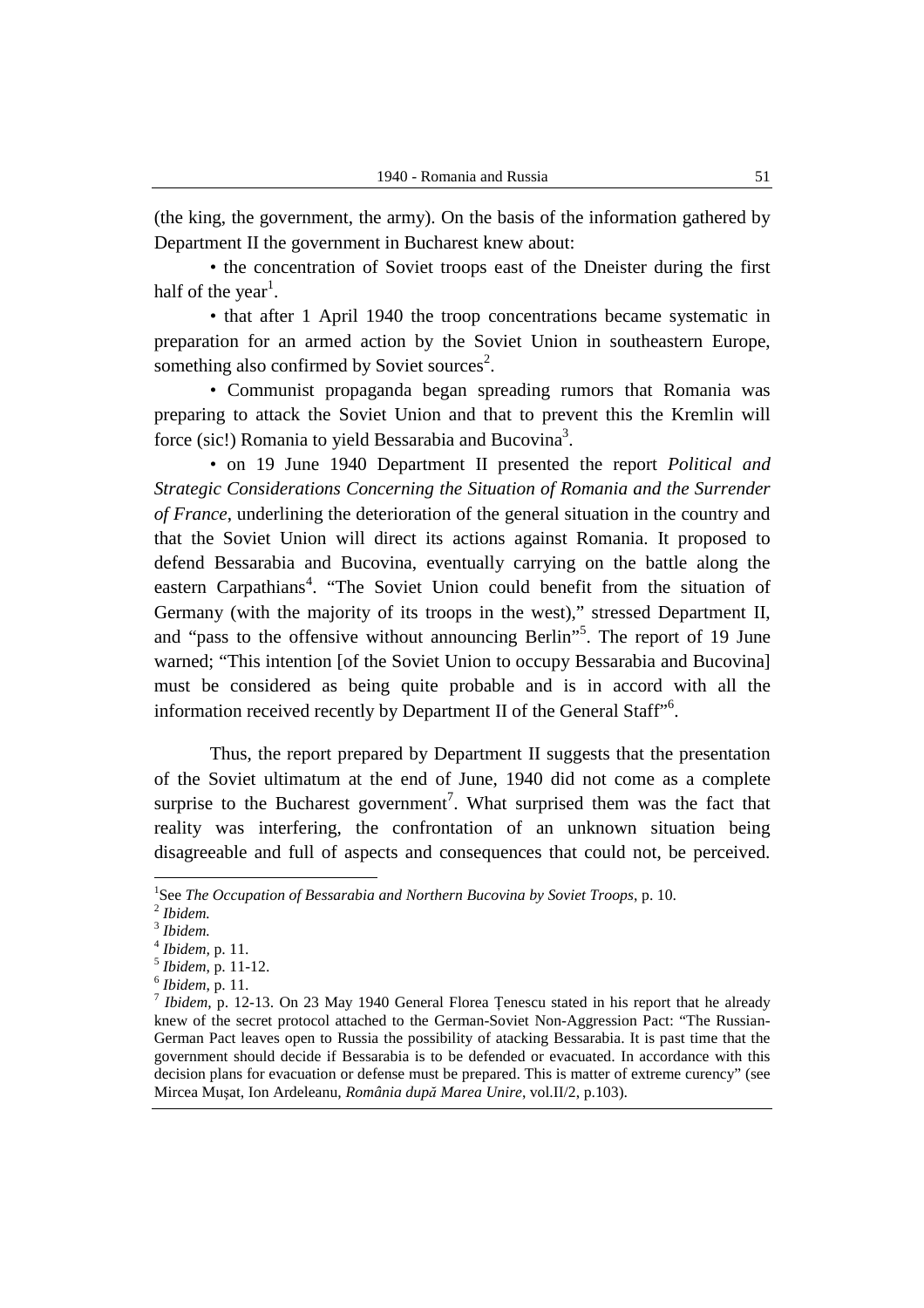Thus, it is surprising the way in which Bucharest received the news of the presentation of the first Soviet ultimatum. Prime Minister Gheorghe Tătărescu's notes reveal details about the attempts of the Romanian government to postpone the moment of decision, despite the fact that Romanian political and military leaders understood the Kremlin's aggressive intentions. Tătărescu recalled:

"The Crown Council [27 June 1940, 12 o'clock] opened under the King's presidency in a confused atmosphere. The King's counselors, members of the government, and the chiefs of the army were present. The sovereign presented the scope of the Council's meeting and gave me the floor. I explained in detail the history of our relations with the Soviets and all the efforts of the government to remove the threat of Russian aggression. Amidst absolute silence I read the ultimatum received that 'night and, at the end, I enumerated the military and administrative measures taken, asking for the government's permission to express my own opinion after all the members of the Council had spoken..." $\cdot$ <sup>1</sup>.

The advice to accept the Soviet ultimatum was surprising. We will not go into detail about- the Romanian government's consultations with Berlin and Rome, as well as with the countries belonging to the Balkan Pact, as they have been studied in detail<sup>2</sup>. The results were discouraging, as is known, but we are surprised by the haste with which the officials in Bucharest opted for negotiations with Moscow, accepting the idea that concessions would be made with regard to Bessarabia and Northern Bucovina. Returning to Gheorghe Tătărescu's account of the first Crown Council meeting on 27 June 1940, the Prime Minister noted that "At the end of the debates I demonstrated the impossibility of resisting the Soviet Army and I pointed, out the consequences of such a resistance: the complete destruction of our army, the rapid invasion of the country by the Soviets and the destruction of the Romanian state. I also brought forward the impossibility of a military withdrawal and insisted on the necessity of maintaining our military forces intact until the last possible moment. In conclusion I asked for and the Council approved that- the government, in its response, acknowledge receipt of the ultimatum and ask for the establishment of a location where we could send the negotiators representing the Romanian state. In this way we tried to make a last attempt to open up discussions and gain time to evacuate the army, authorities,

<sup>1</sup> Gh. Buzatu, *România cu şi fără Antonescu*, p. 95.

<sup>2</sup> See Mircea Muşat, Ion Ardeleanu, *România după Marea Unire*, vol. II/2, pp. 1095-1137.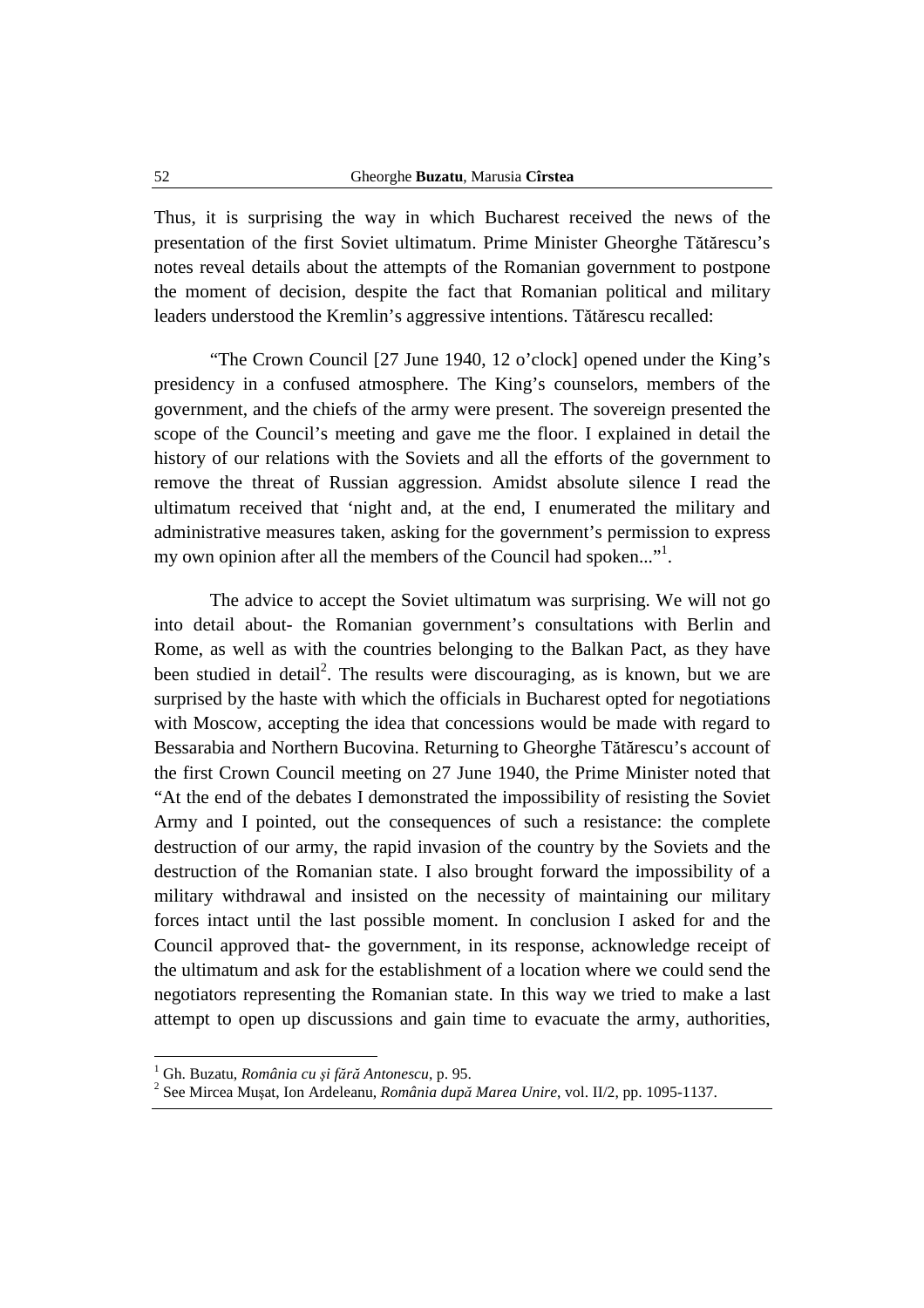1940 - Romania and Russia 53

and the Romanian population that did not want to remain under Russian domination..."<sup>1</sup>. The picture drawn by the head of the Romanian government was too gloomy. His presentation could not be but disheartening to those present, and, years later, in 1945-1947, the Soviets showed their appreciation for the Prime Minister's attitude in 1940, permitting Gheorghe Tătărescu's presence in Dr. Petru Groza's government. As for the situation in the summer of 1940 - a "rapid invasion of the country" and the "destruction" of the Romanian state, as the Prime Minister foresaw in the event that the Soviet ultimatum was rejected, was not a real possibility. The balance of power between Germany and the Soviet Union had to be maintained in the region, and Tătărescu knew that this excluded the possibility that the Soviets would occupy the entire country. While it is true that Tătărescu did not have access to Soviet-German diplomatic correspondence that preceded the Soviet aggression in June, 1940, the Prime Minister had to know from his own special services (Department II of the General Staff and Moruzov's S.S.I.) of the secret Nazi-Soviet collaboration and the intentions of Berlin and Moscow.

The ignorance demonstrated by the Bucharest government weighed heavily in the adoption of an inadequate response on 27 June 1940 that accepted the evacuation of Bessarabia and Northern Bucovina.

Although the Romanian government sought and received Berlin's advice on 27 June 1940 that it should resolve in a peaceful manner the "disagreement" with Moscow (thus, to yield Bessarabia and Northern Bucovina)<sup>2</sup> what the government did not know (or could not find out) was that Hitler and Joachim von Ribbentrop directed Moscow's attention - through the German ambassador to Moscow von der Schulenberg - to the fact while Germany had no interest in Bessarabia, the presence of Bucovina on the list of Soviet claims was a novelty, and they warned Moscow that Germany had important economic interests "in the other parts of Romania. These interests included agriculture and the oil fields. In addition, as I have often informed the Soviet government [the instructions to von Schulenberg were signed by Ribbentrop on 25 June 1940], Germany is anxious

<sup>1</sup> Gh. Buzatu, *România cu şi fără Antonescu,* p. 95.

<sup>2</sup>*Akten zur deutschen auswärtigen Politik, 1918-1945*, Band X, *Die Kriegsjahre (23 Juni bis 31 August 1940)*, Frankfurt-am-Main, 1963, pp. 57-61, doc. 67 (Manfred von Killinger's note on the discussion with King Carol II, Bucharest, 23-28 June 1940).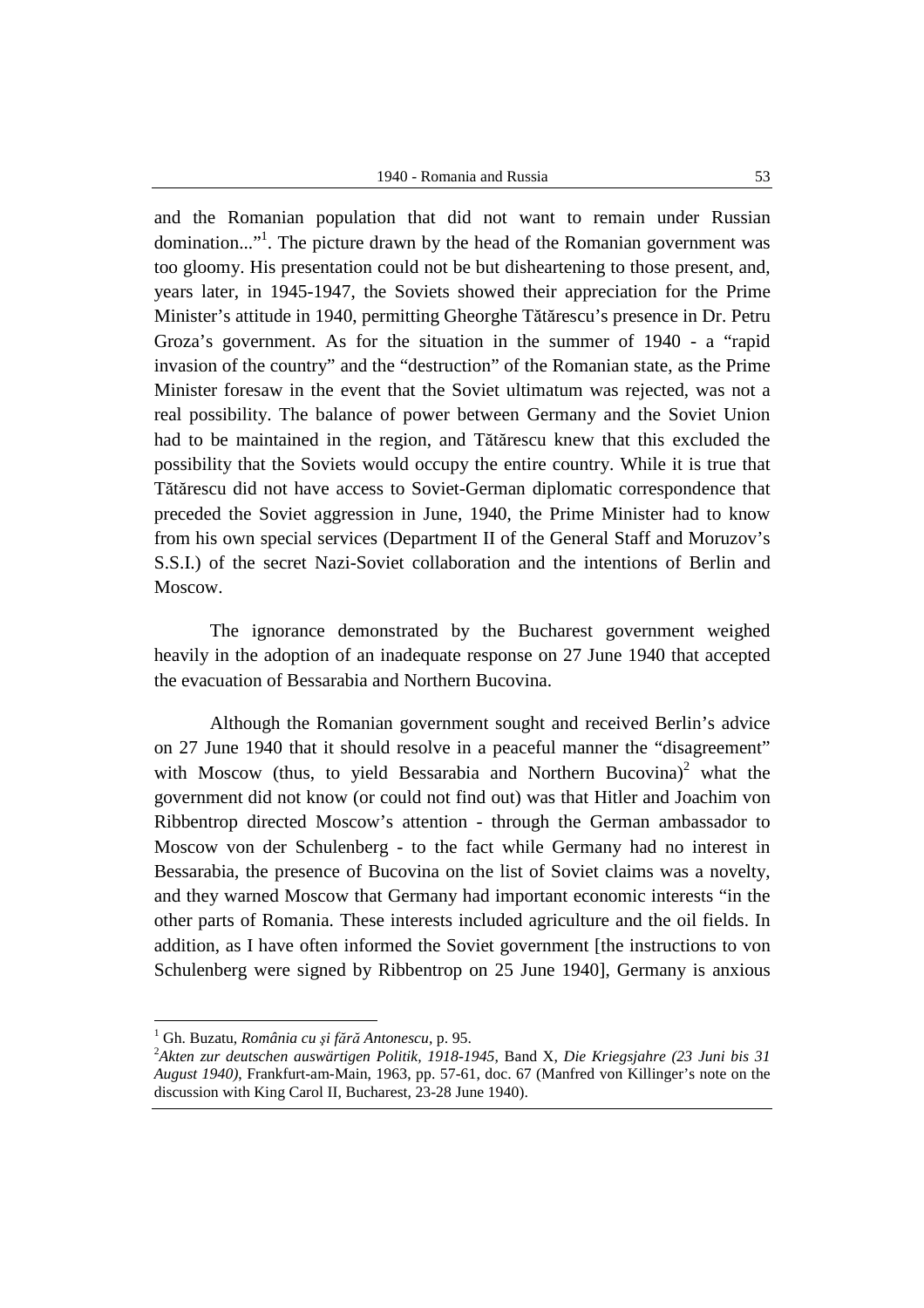not to transform these regions into a theater of war..."<sup>1</sup>. This represented a warning to Moscow that the Kremlin dare not ignore. If Bucharest had known about this document on 27 June 1940 it could have taken a different attitude toward the Soviet demands, unconditionally rejecting them.

In the course of the  $20<sup>th</sup>$  century Bucharest governments threatened many times (and actually did so in 1916) to destroy the oil fields in Ploeşti in response to dangers presented by real or possible aggressors. A well known occurrence is that in 1939-1940 when the Romanian authorities cooperated with the English and French to mine the oil fields and deposits of liquid fuel at Ploeşti to prevent them from falling into the hands of the Nazi Reich<sup>2</sup>. The action failed as a consequence of German countermeasures and as a result of the political reorientation of Romania toward Berlin during the first half of the year  $1940<sup>3</sup>$ . This does not mean that on 27 June, in a mere 24 hours, the authorities in Bucharest could have considered destroying the oil fields in response to the possible Soviet aggression threatened in Molotov's ultimatum<sup>4</sup>. The technical preparations, which were nonexistent, did not allow for such a course of action, but with all the warnings received before this time, such a possibility should have been under consideration. It is difficult to understand why Bucharest, knowing of Berlin's major interest in the Romanian oil fields, did not appeal to this argument, relying on it in case of an attack by the Red Army. It was only logical that the Romanian government should play on the German-Soviet dispute, as it knew full well that the Nazis would not allow the advancement of Soviet forces to the area of Ploeşti. Subsequent developments confirmed these assertions. For example, on 23 August 1940 Joachim von Ribbentrop transmitted to von der Schulenberg instructions to bring to Molotov's attention that Germany and Italy interfered in the Romanian-Hungarian negotiations because they could not allow an outbreak of hostilities between Hungary and Romania over Transylvania as "both Axis powers have a

<sup>&</sup>lt;sup>1</sup>*Ibidem*, p. 11-12, doc. 13 (Joachim von Ribbentrop to the German Ambassador in Moscow, telegram no. 1074, 25 June 1940). See also Mircea Muşat, Ion Ardeleanu, *România după Marea Unire*, vol. II/2, p. 1015 ff.

<sup>2</sup>Cf. Horia Brestoiu, *Impact la paralela 45. Incursiune în culisele bătăliei pentru petrolul românesc*, Iaşi, Editura Junimea, 1986, *passim*.

<sup>3</sup>Cf. Philippe Marguerat, *Le III-e Reich et le pétrole roumain, 1938-1940,* Geneve-Leiden, 1977, *passim*. 4

We refer to the first ultimatum where Molotov warned Bucharest "to solve the problem immediately" and return Bessarabia to the USSR, "now that the Soviet military weakness is a thing of the past…" (see Gh. Buzatu, *România cu şi fără Antonescu*, p. 80).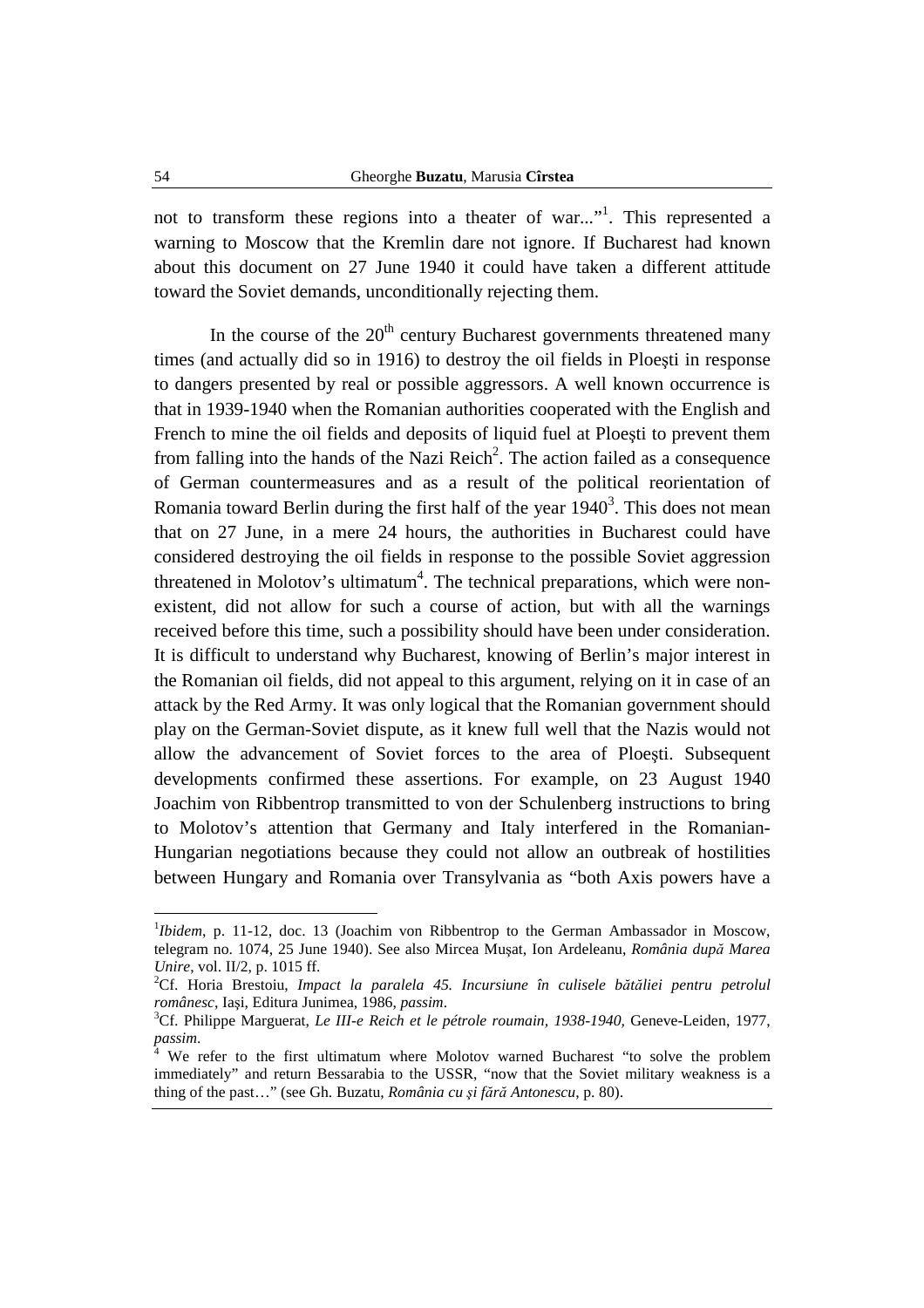1940 - Romania and Russia 55

fundamental interest in the maintenance of peace and order in those areas". The head of German diplomacy did not hide the fact that, in the first place, Romanian grain and oil were of "vital significance for the Axis"<sup>1</sup>. Another significant fact is that two months after the Soviet aggression against northeastern Romania, Berlin concluded that Soviet forces were *excessively close* to the region of Ploeşti. The territorial guarantee granted to Romania by Germany and Italy immediately after imposing the Diktat of Vienna<sup>2</sup> also signified a warning to Moscow that the extension of Soviet domination beyond the Prut would bring the Axis powers into the conflict. Molotov's reaction was to accuse Germany, through the territorial guarantee it granted to Romania, of violating article 3 of the Non-Aggression Pact of 23, August  $1939<sup>3</sup>$ .

But there were several indications, prior to 27 June 1940, that the authorities in Bucharest had to appreciate of the importance of Romanian oil in the diplomacy and strategy of the Third Reich, especially after the English began a naval blockade of Germany after the outbreak of World War  $II<sup>4</sup>$ . The most recent work of international circulation concerning the oil problem during World War  $II<sup>5</sup>$  confirms the major interest of Germany in Romanian resources, estimating that they supplied at least 1/3 of the military and civil necessities of the Reich during the period of the war<sup>6</sup>. Robert Goralski and Russell W. Freeburg, authors of the abovementioned work entitled *Oil and War*, consider that after Russia occupied Bessarabia and Northern Bucovina in June, 1940, it was no coincidence that in the following weeks." Their research *Hitler expounded his*  position concerning an invasion of Russia<sup>7</sup> confirms that at the end of June and the beginning of July 1940 Hitler's fatal decision to organize and offensive in the east against the Soviet Union had been made. After the Kremlin created the

<sup>1</sup> *DAP, 1918-1945,* Serie D*: 1937-1945*, Band X, pp. 485-487, doc. 415 (Telegram 1565/30 August 1940, Ribbentrop to the German Ambassador in Moscow). See also, Kurt W. Treptow, *The Diktat of Vienna in the Context of Nazi-Soviet Relations: A Documentary Presentation*, in "Transylvanian Review", vol. I, no.2 (Fall, 1992), doc. III, pp. 40-42.

<sup>2</sup> *ADAP, 1918-1945,* Serie D, Band X, pp. 480-481.

<sup>3</sup> *ADAP, 1918-1945,* Serie D*: 1937-1945*, Band XI/1, Bonn, 1964, p. 41, doc. 38 (Telegram 1884/9 September 1940), pp. 47-53.

<sup>4</sup> See Robert Goralski, Russell W. Freeburg, *Oil and War: How he Deadly Struggle for fuel in World War II Meant Victory or Defeat*, New York, W. Morrow & Co. Inc., 1987, *passim*; Gh. Buzatu, *O istorie a petrolului românesc,* Bucureşti, Editura Enciclopedică, 1998, p. 314 and foll. 5 *Ibidem.*

<sup>6</sup> Robert Goralski, Russell W. Freeburg, *op. cit*., p. 59.

<sup>7</sup> *Ibidem*, p. 61.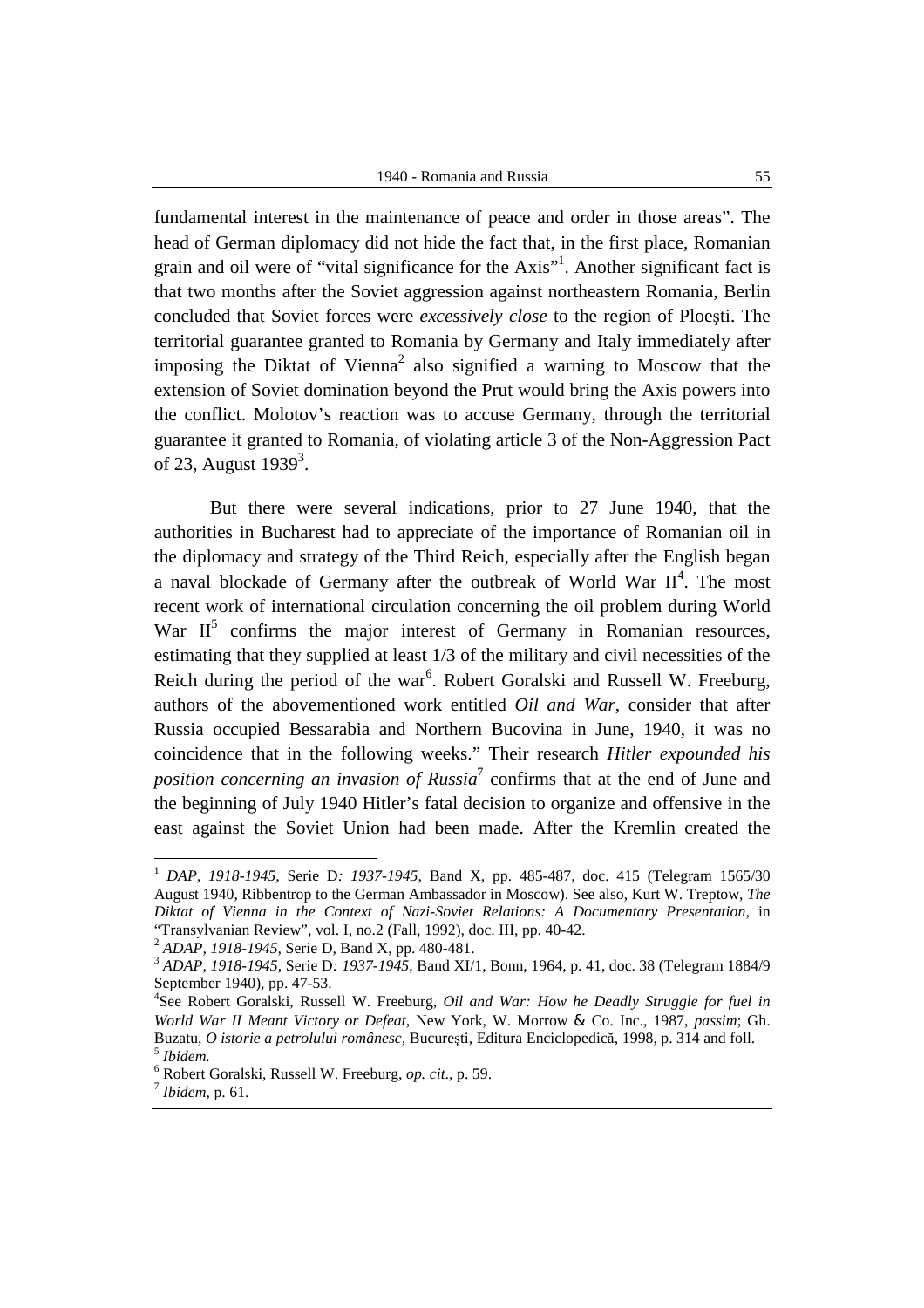problem of Bessarabia and Bukovina, on 25 June 1940, General Halder wrote in his diary that Hitler was hesitating between the invasion of England and "a blow in the East"<sup>1</sup>. On 22 July he recorded the Führer's decision: "The Russian problem will be resolved in an offensive manner. The plan for the projected operation has to be elaborated"<sup>2</sup>.

After estimating the significance of Romanian oil for Germany prior to the Soviet aggression of 27 June 1940, it is inconceivable that the government in Bucharest did not realize its importance<sup>3</sup>. Logically, on 27 June Romania's response to the Soviet ultimatum should have taken into consideration the oil factor. It was the duty of the Romanian government and its information and counter-intelligence services to understand German intentions and the place of Romania in German plans, to the same extent as they understood its place in French and British plans. In this regard, the decisive element was learning Hitler's long-range program, elaborated on 8 March 1939, for the Reich's offensive actions on the continent during 1939-1941:

- 1939 ("not later than" 15 March)

- objective - Poland.

- as for Hungary and Romania the Fuhrer specified, "they, unquestionably enter within the vital space of Germany. The fall of Poland and the exercising of pressure will make them, of course, favorably disposed. Then we will have complete control over their agricultural and oil resources. The same applies to Yugoslavia. This plan will be fulfilled by 1940, then German will be undefeatable"<sup>4</sup>.

 Therefore, the Führer's speech pointed out the *essence* and the timing of the program: Romania had to be included by 1940 in the *Lebensraum* of Hitler's Germany: Under the circumstances, Bucharest was forced to chose between Berlin and Moscow. Unfortunately, the Romanian government did not follow the example of Finland, but chose, instead, a policy of rapprochement toward Berlin. *The government of King Carol II chose the worst alternative*, namely surrendering

<sup>1</sup> Gh. Buzatu, *Din istoria secretă a celui de-al doilea război mondial,* I, Bucureşti, Editura Ştiinţifică şi Enciclopedică, 1988, p. 70. 2

*Ibidem*.

<sup>3</sup> Philippe Marguerat, *op.cit,* p. 157.

<sup>4</sup>Gh. Buzatu, *Dosare ale războiului mondial (1937-1945)*, Iaşi, Editura Junimea, 1978, p. 22.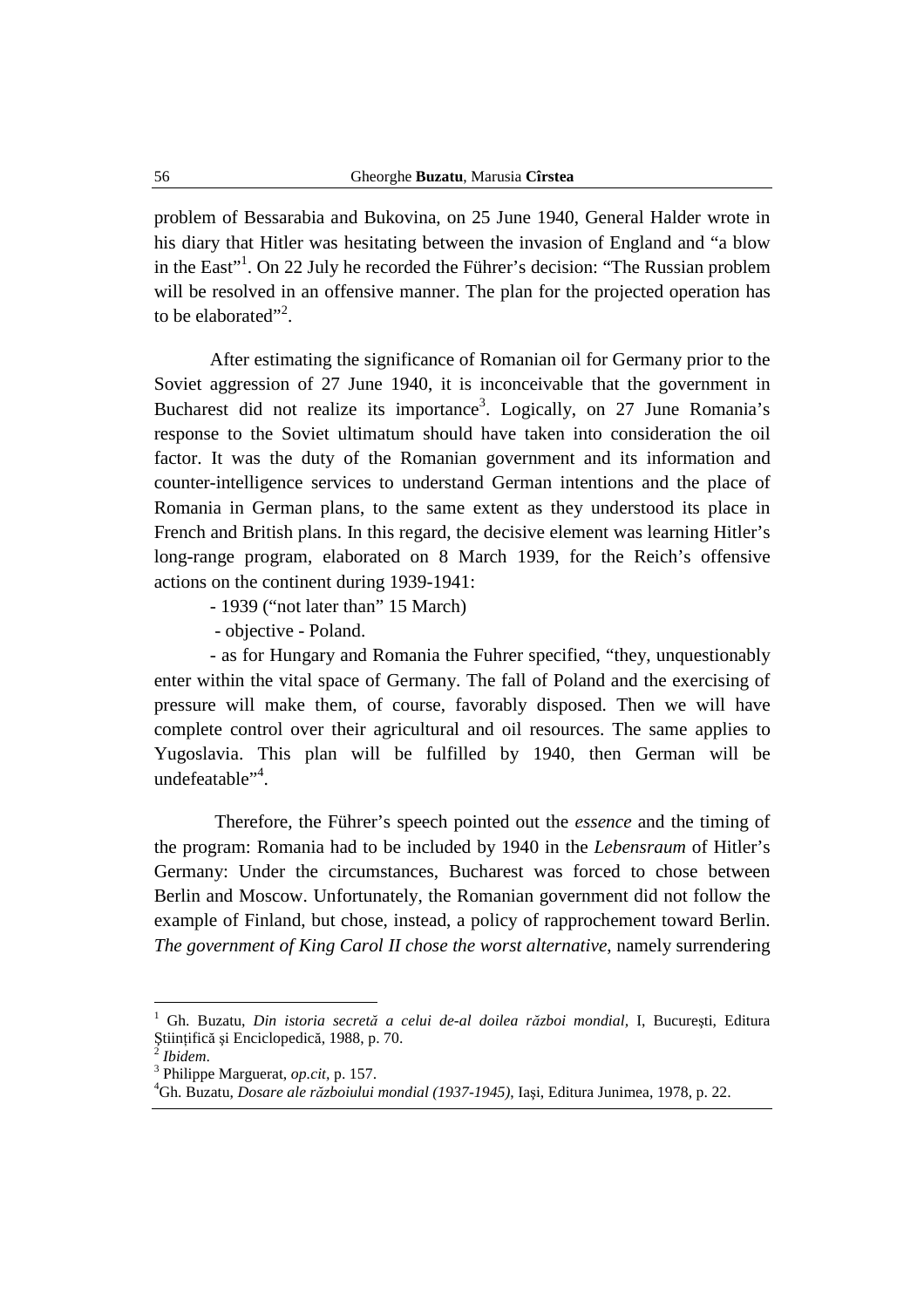Bessarabia and Northern Bucovina, leading to an intensification of 'collaboration with the Third Reich.

The only correct decision was *to defend the country* against any aggression. Such a decision would have been advantageous for Romania for several reasons:

- So as not to establish a *dangerous precedent* that was used by Romania's enemies later that same year.

- The image of Romania would have been that of a state that fought to defend its rights against totalitarian aggression. Thus, V. M. Molotov was the first to observe that once Romania had accepted the Soviet claims it would do so the next time as well<sup>1</sup>.

- Romania's decision not only created a precedent for the loss of the other provinces (Transylvania and southern Dobroudja), but aided the Kremlin so that during the war against Germany, Moscow convinced its allies (first England, then later the United States) to recognize the territories they had annexed in 1939/1940, something that Hitler himself had accepted $2$ . These territories were subsequently recognized by the peace treaties as belonging to the Soviet Union.

From the above we may conclude that the decision of June 1940 had a long-term influence over Romania's evolution, particularly during the first years of the war. *Resistance* would have been the ideal choice and the most advantageous for the country. To make this choice Romania needed a stable internal situation and external support.

Taking into consideration the political, social; and military situation of the country at that time one can easily understand *why* it did not make the only honorable decision - to fight the communist aggressor. From this point of view, Ion Antonescu was correct in his assessment of the "old regime" immediately after he took power<sup>3</sup>.

<sup>1</sup> See Felix Ciuev, *Sto sorok besed s Molotovîm. Iz dnevnika…*, Moskva, Terra, 1991, *passim*.

<sup>2</sup>Gh. Buzatu, ed., *Secretele protocolului secret von Ribbentrop-Molotov,* Iaşi, Editura Moldova, 1991. Special issue of the magazine "Moldova", no. 8/1991; idem, *România sub Imperiul Haosului (1939-1945),* Bucureşti, Editura RAO, 2007 p. 32 and following.

<sup>3</sup> See Ion Antonescu, *ABC-ul anticomunismului românesc*, vol. I, Iaşi, Editura Moldova, 1992, p. 98. In his speech at Alba Iulia on 1 December 1940, Antonescu proclaimed: "…We must never forget that history never forgets the guilty ones; and we are all guilty; some of us because we said